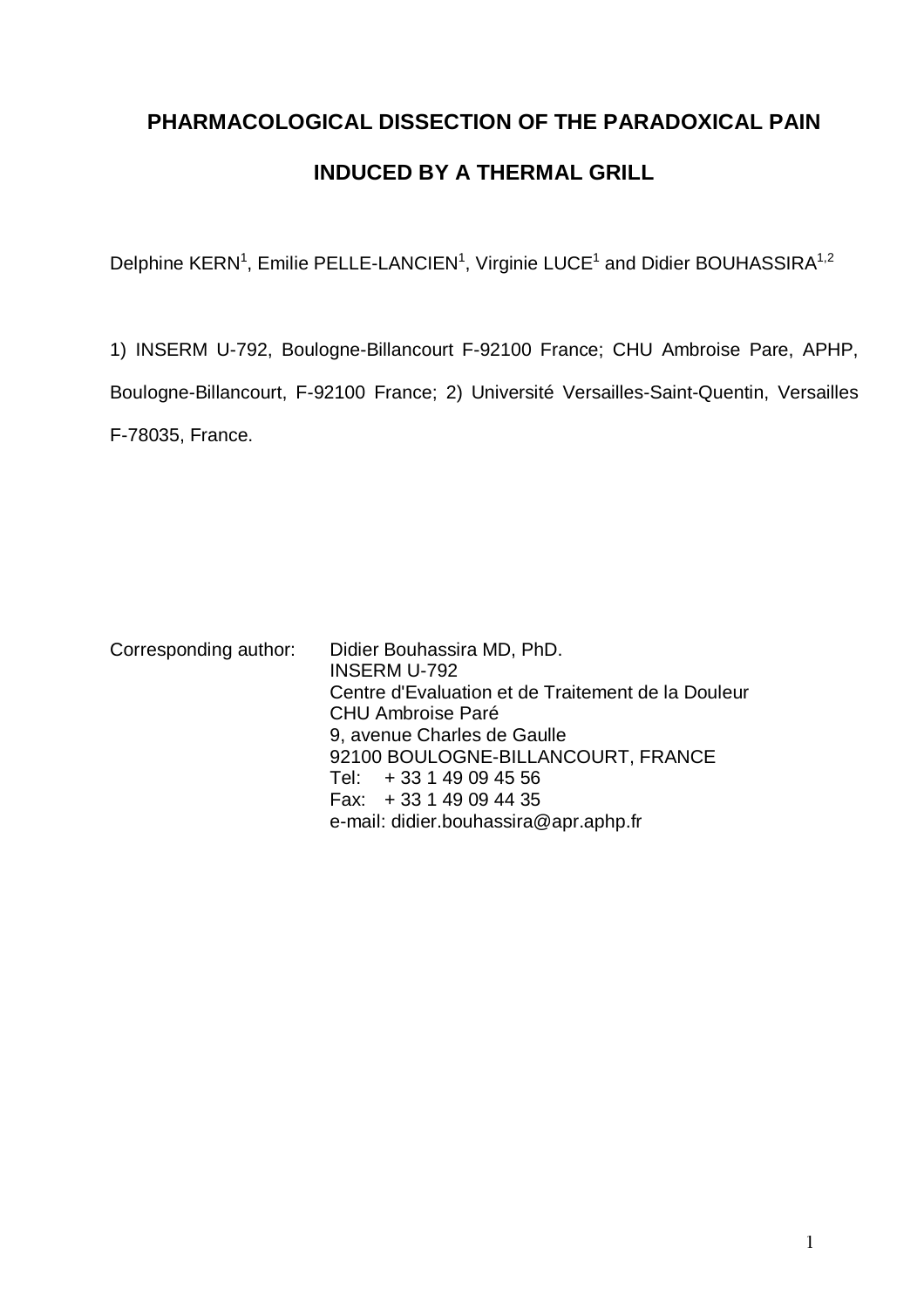# **ABSTRACT**

We investigated the role of the glutamatergic and endogenous opioidergic systems in the paradoxical pain evoked by the simultaneous application of innocuous warm and cold stimuli to the skin with a "thermal grill".

Two parallel randomized, double blind, cross-over studies, including two groups of 12 healthy volunteers, were carried out to compare the effects of iv ketamine or naloxone to those of placebo, on the sensations produced by a thermode (i.e. thermal grill) composed of six bars applied on the palmar surface of the right hand. The temperature of alternate (even and odd numbered) bars could be controlled independently by Peltier elements to produce various patterns of the grill. During each experimental session we measured the effects of ketamine, naloxone or placebo on the intensity of: i) paradoxical pain; ii) "normal" thermal (heat and cold) pain; and iii) non painful thermal (warm and cool) sensations.

Ketamine administration resulted in a significant reduction of paradoxical pain intensity but did not alter normal pain or non painful thermal sensations. By contrast, naloxone had no effect on paradoxical pain, normal pain or non painful thermal sensations.

This study demonstrates for the first time that the "thermal grill illusion of pain" can be modulated pharmacologically. This paradoxical pain, which involves the glutamatergic systems, acting through the NMDA receptors, but not the tonic endogenous opioids systems, might share some mechanisms with pathological pain.

 $\overline{2}$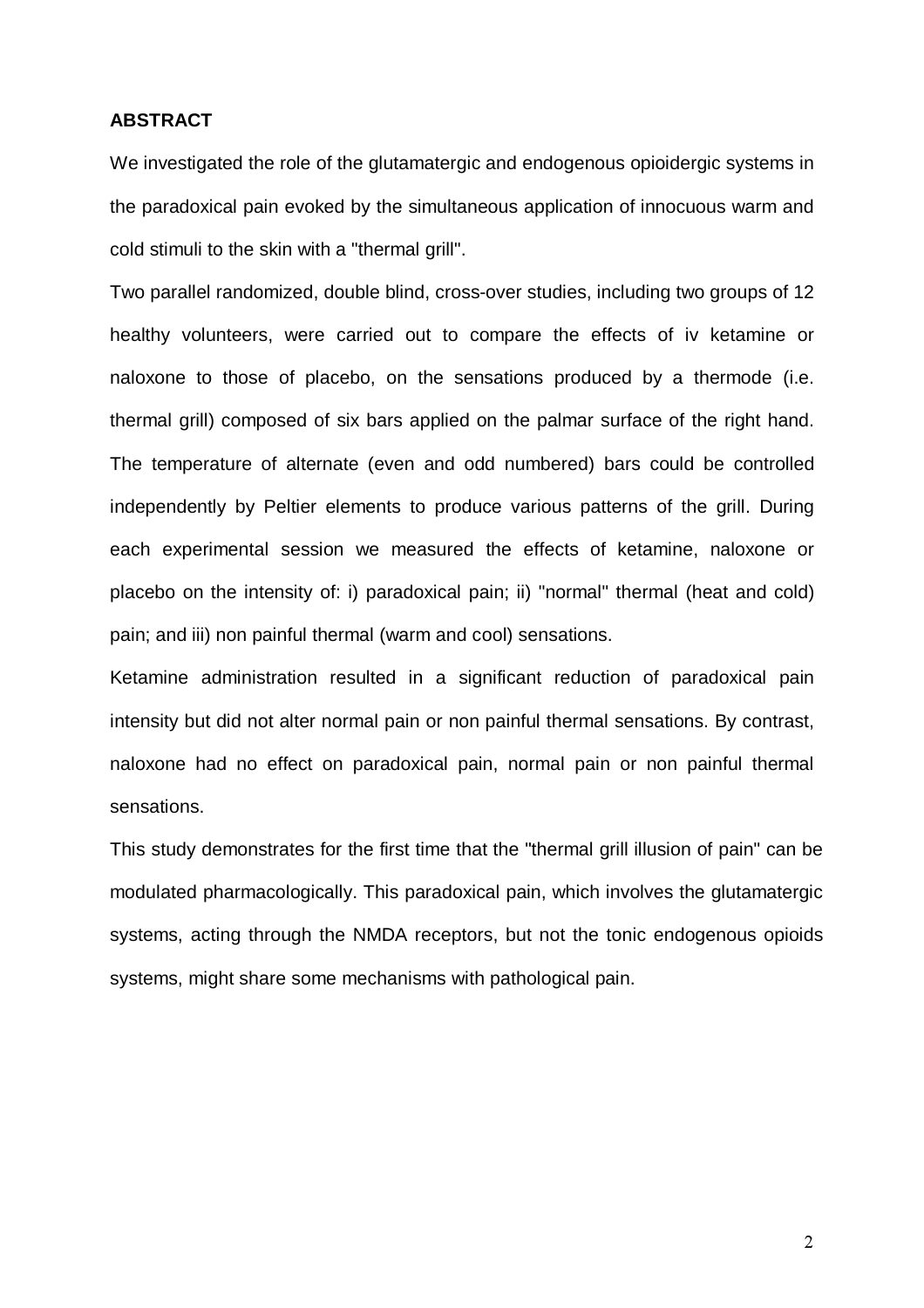## **1- INTRODUCTION**

The experimental analysis of perceptive illusions and paradoxical sensations has contributed significantly to our understanding of both sensory physiology and pathophysiology (Gregory, 1997). However, there have been very few such studies addressing pain. The paradoxical burning sensation evoked by the simultaneous application of innocuous cutaneous warm and cold stimuli with a "thermal grill" is a unique experimental phenomenon comparable to an illusion of pain. Despite its potential value for studying pain mechanisms and the interactions between the nociceptive and thermal sensory systems, this phenomenon has attracted only intermittent attention from researchers since its description more than a century ago by Thunberg (1896).

The psychophysical characteristics of this paradoxical sensation and its perceptual quality and place in the sensory spectrum were debated during the first part of the XXth century (Boring, 1942). In particular, several early authors questioned the specificity and the painful quality of this sensation (e.g. Jenkins et al., 1938a, b). This phenomenon was reinvestigated recently using modern techniques, to identify causative conditions and to characterize further its psychophysical properties. Non painful "synthetic heat" has been reported (Green, 2002; Fruhstorfer et al., 2003), but it has been repeatedly demonstrated that, with appropriate stimuli parameters, stimulation with a thermal grill composed of alternate warm and cold bars also induces a painful burning sensation (Craig and Bushnell, 1994; Bouhassira et al., 2005; Leung et al., 2005). In particular, we showed in a large group of volunteers that the occurrence and intensity of this paradoxical pain were directly related to the magnitude of the difference in the temperatures between the warm and cold bars of the grill; this suggests that pain can be the result of the simple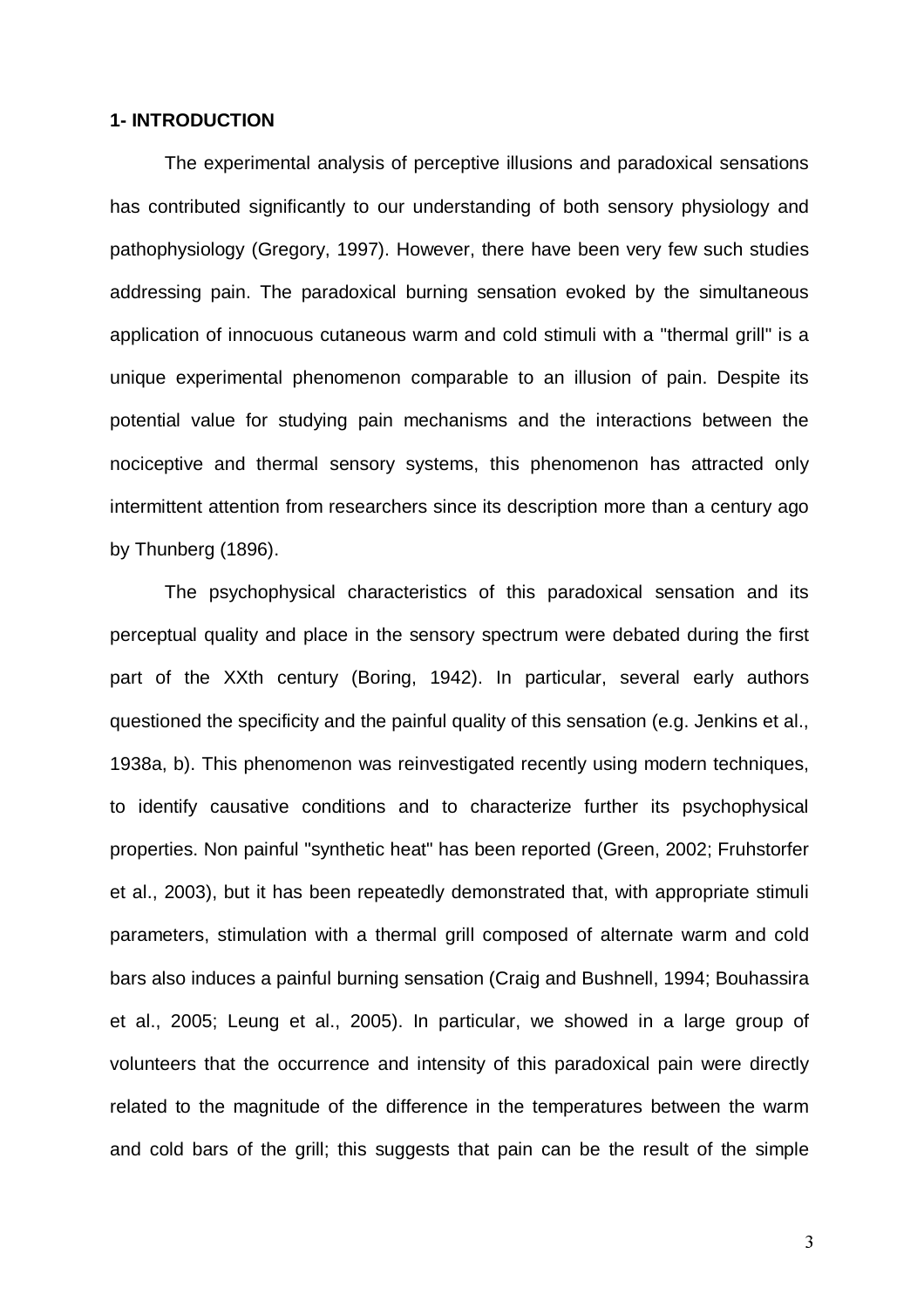addition of two non-noxious, normally non-painful, thermal stimuli (Bouhassira et al., 2005).

The mechanisms of this "thermal grill illusion of pain" are still unclear. Electrophysiological studies in animals and complementary psychophysical and neuroimaging studies in humans led to the suggestion that this phenomenon resulted from the reduction of the inhibition normally exerted by the cold afferents on the nociceptive systems (Craig and Bushnell, 1994, Craig et al., 1996).

We report a study with healthy volunteers to investigate the neuropharmacological basis of the paradoxical burning pain sensation evoked by the thermal grill. We tested the possible involvement of the glutamatergic and endogenous opioid systems, because these neurotransmitter systems are widely expressed throughout the somatosensory systems and are involved in the transmission and modulation of pain signals (Salt and Eaton, 1996; Bodnar and Klein, 2003; Fundytus, 2001). We analyzed the effects of two treatments on paradoxical burning pain, normal (physiological) thermal pain and non painful thermal sensations induced by a thermal grill: the treatments were the N-methyl-D-aspartate (NMDA) receptor antagonist, ketamine, and the opioid receptor antagonist, naloxone, administered intravenously according to a randomized, double-blind, placebocontrolled, cross-over design.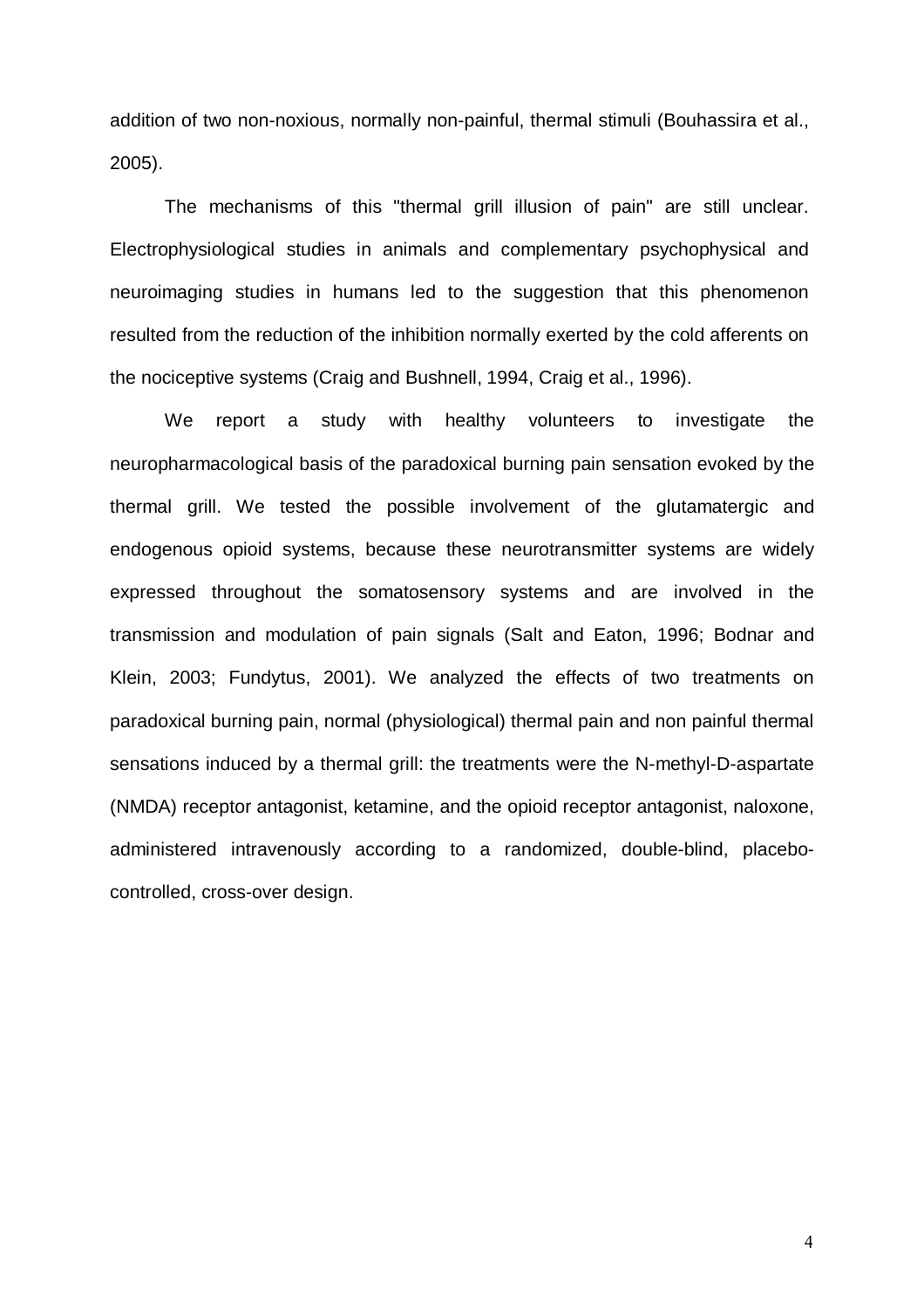## **2- METHODS**

Following approval by the Ambroise Paré hospital Ethics Committee, two parallel pharmacological studies were performed in two groups of 12 paid healthy volunteers naive for thermal grill effects. The participants, were carefully briefed about the experimental procedures and gave informed written consent.

# 2.1 Equipment

As in our previous study (Bouhassira et al. 2005), thermal stimuli were produced with a thermode designed and built by SEICER (Mouy, France). The thermode was composed of six bars (1.2 by 16 cm) covered with a copper plate, spaced 2 mm apart for thermal isolation, whose temperature was controlled by thermoelectric Peltier elements (three per bar). The temperatures of alternate (evenand odd-numbered) bars were monitored independently in the 5–50 °C range to produce various combinations of temperatures (i.e. patterns of the 'thermal grill'). Thermistors placed in each bar provided continuous temperature feedback of the thermode-skin interface (resolution ±0.3 °C).

## 2.2 Study design

The same procedure was used in the two studies, which were organised as randomised, double-blind, placebo controlled, cross-over trials.

In study 1, the volunteers were randomly assigned to receive either an intravenous (iv) injection of ketamine or placebo (saline). Ketamine was administered as a bolus of 0.2 mg/kg over 10 min followed by a continuous infusion of 6 µg/kg/min until the end of the measurements (i.e. 30-35 minutes).

In study 2, the volunteers were randomly assigned to receive an iv injection of naloxone or placebo (saline). Naloxone was administered as a bolus of 0.1 mg/kg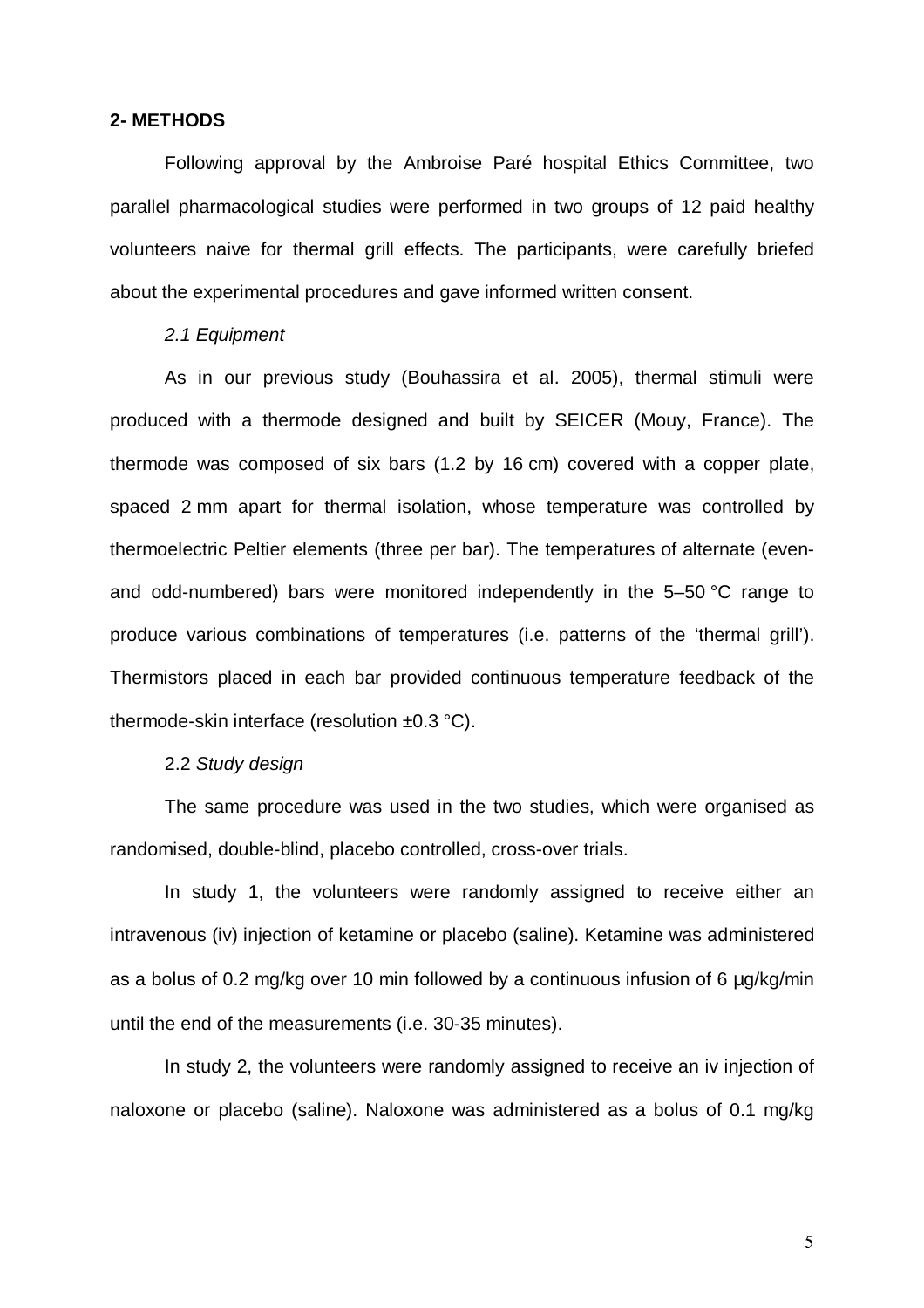over 1 minute followed by a continuous infusion of 0.1 mg/kg/h until the end of the measurements (i.e. 30-35 minutes).

In both studies, the volume and rate of infusion of the placebo was similar to that of the active drug. The infusions were prepared by a nurse who was not further involved in the experiment. The doses of ketamine and naloxone were chosen on the basis of the numerous previous studies using these drugs in various experimental and clinical pain models (e.g. Buchsbaum et al., 1977; Levine et al., 1979; Grevert et al., 1983; Guirimand et al., 2000; Brennum et al., 2001; Anderson et al., 2002, Bossard et al., 2002; Strigo et al., 2005).

### 2.3 Experimental procedures

Each volunteer participated in two experimental sessions separated by an interval of one week. All experiments were performed at a constant temperature (21°C) and the thermal stimuli were applied to the palmar surface of the right hand. As described previously (Bouhassira et al., 2005) the temperature of the warm and cold bars was set prior to each stimulus. Then, the volunteers were asked to apply their hand to the grill, orthogonally to the long axis of the bars and each stimulus was applied for 30 seconds.

During each experimental session the following measures were performed before (control period) and from 5 minutes after the end of the administration of the bolus of ketamine, naloxone or placebo:

i) Determination of the cold pain threshold (CPT) and the heat pain threshold (HPT), with a staircase algorithm. In this procedure, even-numbered bars were kept at the neutral temperature while the temperature of the odd-numbered bars was changed randomly (increased or decreased) by steps of 3 to 0.5°C. After each stimulus the subjects had to report whether they perceived the stimulus as painful or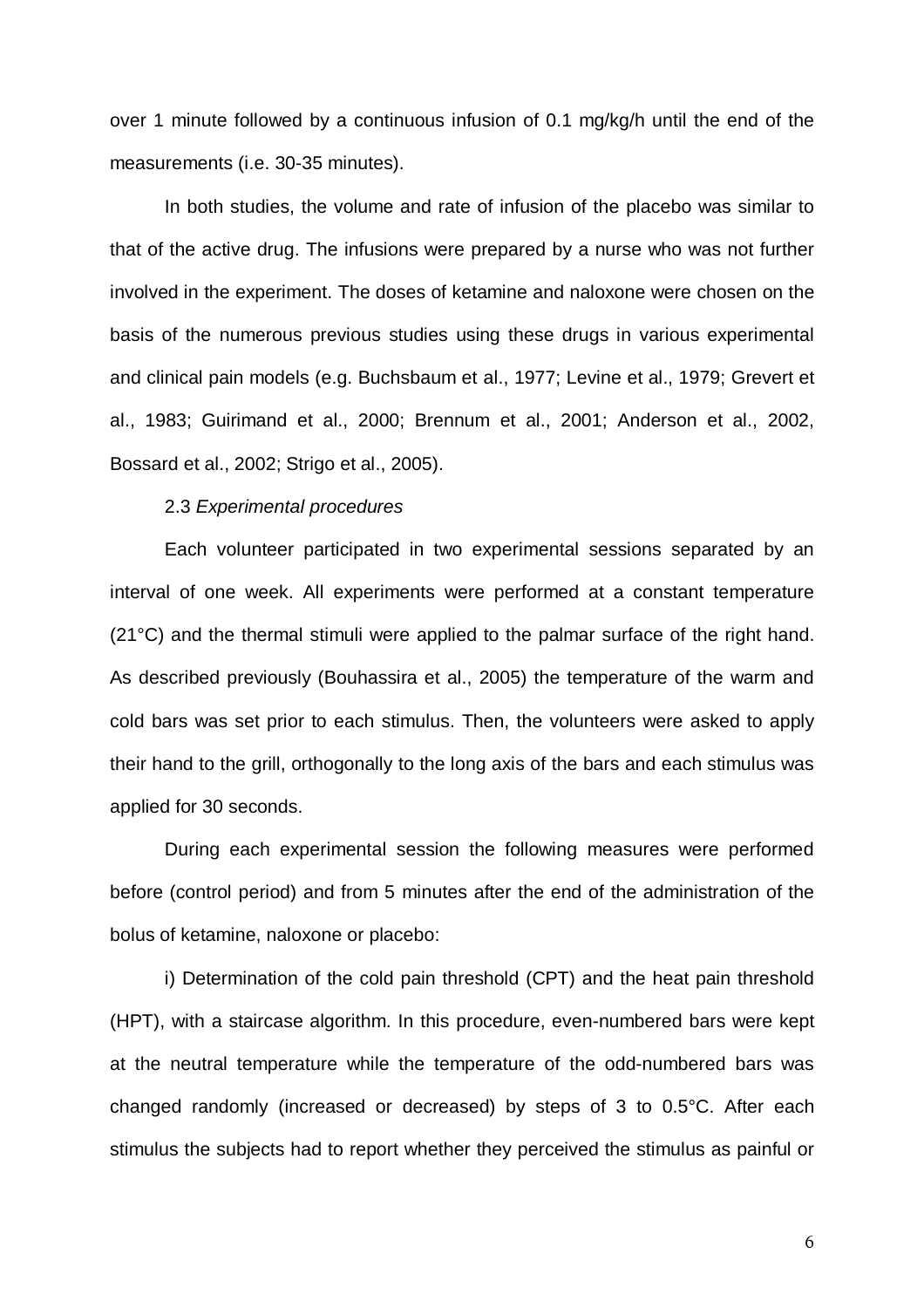not. If the response was negative, the next temperature step was 3°C; if the response was positive subsequent temperature steps (increase or decrease) was 0.5°C until the first non-painful sensation was reported.

ii) Determination of the combination of thermal stimuli producing paradoxical pain, defined as a painful sensation produced by a combination of warm and cool stimuli, the intensity of each of which was in the non painful range. A series of stimuli combining cold (CPT +  $2^{\circ}C$ ,  $+4^{\circ}C$  or  $+6^{\circ}C$ ) and warm (HPT- $2^{\circ}C$ ,  $-4^{\circ}C$  or  $-6^{\circ}C$ ) non noxious stimuli were applied to define the optimal pattern of the thermal grill producing a paradoxical pain in each subject. These parameters were based on our previous results showing that the intensity of paradoxical pain was directly related to the difference in the intensity of the warm and cool bars of the grill (Bouhassira et al., 2005). Then, two measures of paradoxical pain separated by a 3 minute-interval were taken as baseline control values with these parameters. After each stimulus, the volunteers were asked to describe the quality of their sensations (burning pain, painful cold, priking, cramp-like, other) and to rate the intensity of paradoxical pain and its unpleasantness on two different 100 mm visual analog scales (VAS), one graduated from "no pain"-to "worst possible pain" and the other from "not unpleasant" to "very unpleasant". Volunteers who who did not report any paradoxical painful sensation or had an unstable response during the control period on the first experimental day (i.e. a variation in paradoxical pain intensity  $\geq$  30% between the two consecutive stimuli), were not included in the study.

iii) Measurement of the intensity of the non painful warm and cold sensations evoked by two successive stimuli corresponding to the components of the grill used to produce the paradoxical painful sensation. The even-numbered bars were kept at the neutral temperature while the temperature of the odd-numbered bars was set at

 $\overline{7}$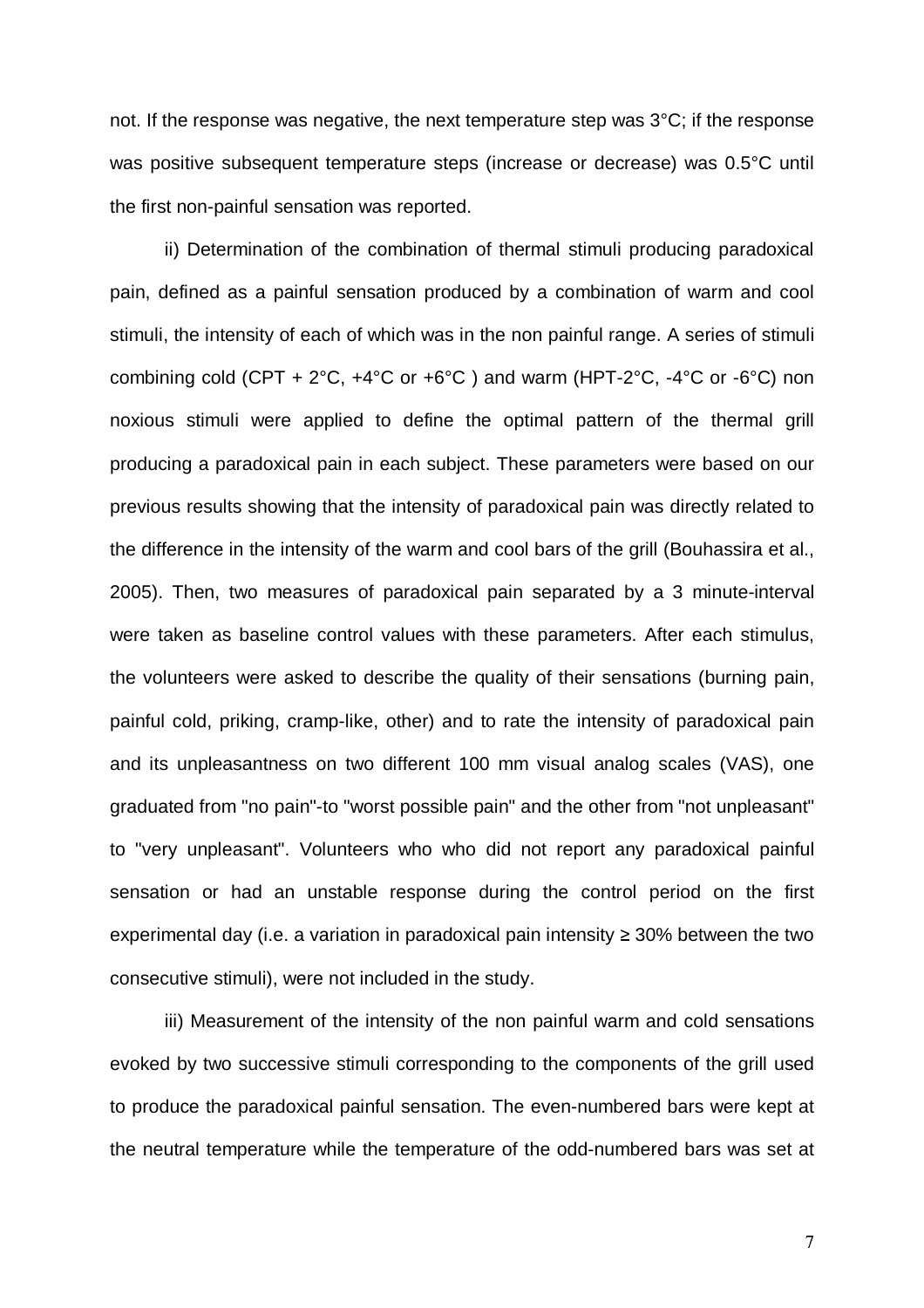the temperature of the warm or the cold component of the combination used in the previous step to produce the paradoxical pain. After each stimulus, the volunteers were asked to rate the intensity of the warm or cold sensations on a 100 mm VAS graduated from "not warm" to "very warm" or "not cold" to "very cold".

iv) Measurement of the intensity of normal pain evoked by one suprathreshold heat stimulus and one suprathreshold cold stimulus. In this test, the even-numbered bars were kept at the neutral temperature while the temperature of the oddnumbered bars was set at 2°C above the HPT or 2°C below the CPT. After each stimulus, the volunteers were asked to rate the intensity of pain on a 100 mm VAS graduated from "no pain" to "worst possible pain".

Blood pressure, heart rate and  $SaO<sub>2</sub>$  were monitored during each session. Side effects such as nausea, vomiting, sedation, dysphoria and hallucinations were recorded when present. The volunteers were supervised for approximately 2hours after the infusion was stopped.

#### 2.4 Statistical analysis:

Results are expressed as means  $\pm$  1 SD. Changes between baseline and after treatment in paradoxical pain intensity, normal (heat and cold) pain intensity, and non painful (warm and cold) sensations intensity, were compared between the active treatment (ketamine or naloxone) and placebo groups. An analysis of variance (ANOVA), with Fisher's post hoc least significant difference tests, was used with the dependent variable being one the outcome measures and the factors being treatment (active, placebo), period (before or after treatment) and sequence (first or second experimental session). We used Wilcoxon's signed ranks test to compare paired data obtained before and after treatments (i.e. pain thresholds, warm and cold temperatures of the thermal grill). Results were considered significant at P < 0.05.

 $8\,$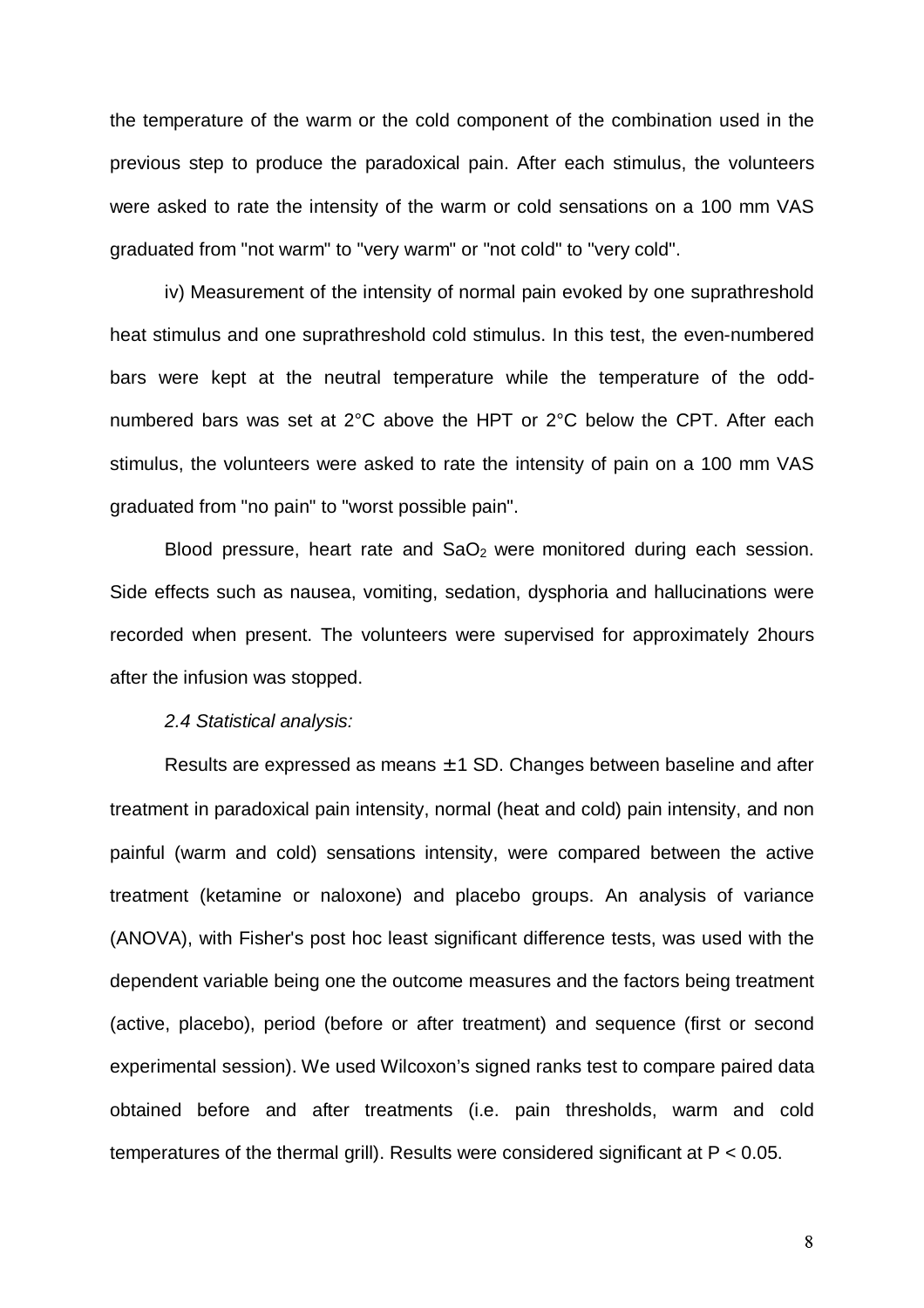## **3- RESULTS**

3.1 Effects of ketamine on the painful and non painful sensations evoked by the thermal grill.

Seventeen volunteers were screened and 12 volunteers (6 men and 6 women aged 21-38 years) completed the two sessions of the study. Five volunteers were not included because either no paradoxical pain could be evoked or its intensity was not stable during the control period of the first experimental session. The mean dose of ketamine administered intravenously was 29.8±5.4 mg (range: 24.0 - 44.8 mg).

The heat and cold pain thresholds were similar before the administration of ketamine (HPT = 42.6  $\pm$  2.2°C and CPT = 18.2  $\pm$  1.9°C) or placebo (HPT= 42.8  $\pm$ 1.7°C and CPT= 17.8  $\pm$  1.8°C) and were not significantly different after the treatments (HPT= 44.1  $\pm$  1.7 and CPT= 17.5  $\pm$  2.8 °C after ketamine; HPT = 43.6  $\pm$ 1.5 °C and CPT = 17.7  $\pm$  2.3°C after placebo).

The combinations of warm and cool temperatures (i.e. components of the thermal grill) used to produce the paradoxical pain at baseline, were similar for the ketamine (39.4  $\pm$  2.0 °C and 22.4  $\pm$  1.5°C ) and placebo groups (38. 8  $\pm$  1.8°C and 22.2  $\pm$  1.4°C). Paradoxical pain was mostly (for 75% of the stimuli) described as burning pain. Its intensity was significantly more reduced after the injection of ketamine than afer the injection of placebo (Figure 1 A). In fact, 10 of the volunteers suffered no paradoxical pain completely after ketamine and, all but one of them (who reported only non painful cold sensation), reported a mixture of warm and cold (non painful) sensations. The unpleasantness of paradoxical pain was also significantly reduced by ketamine (Figure 1B).

In contrast, the intensity of normal pain induced by suprathreshold heat or cold stimuli was not significantly changed by either ketamine or placebo treatments (figure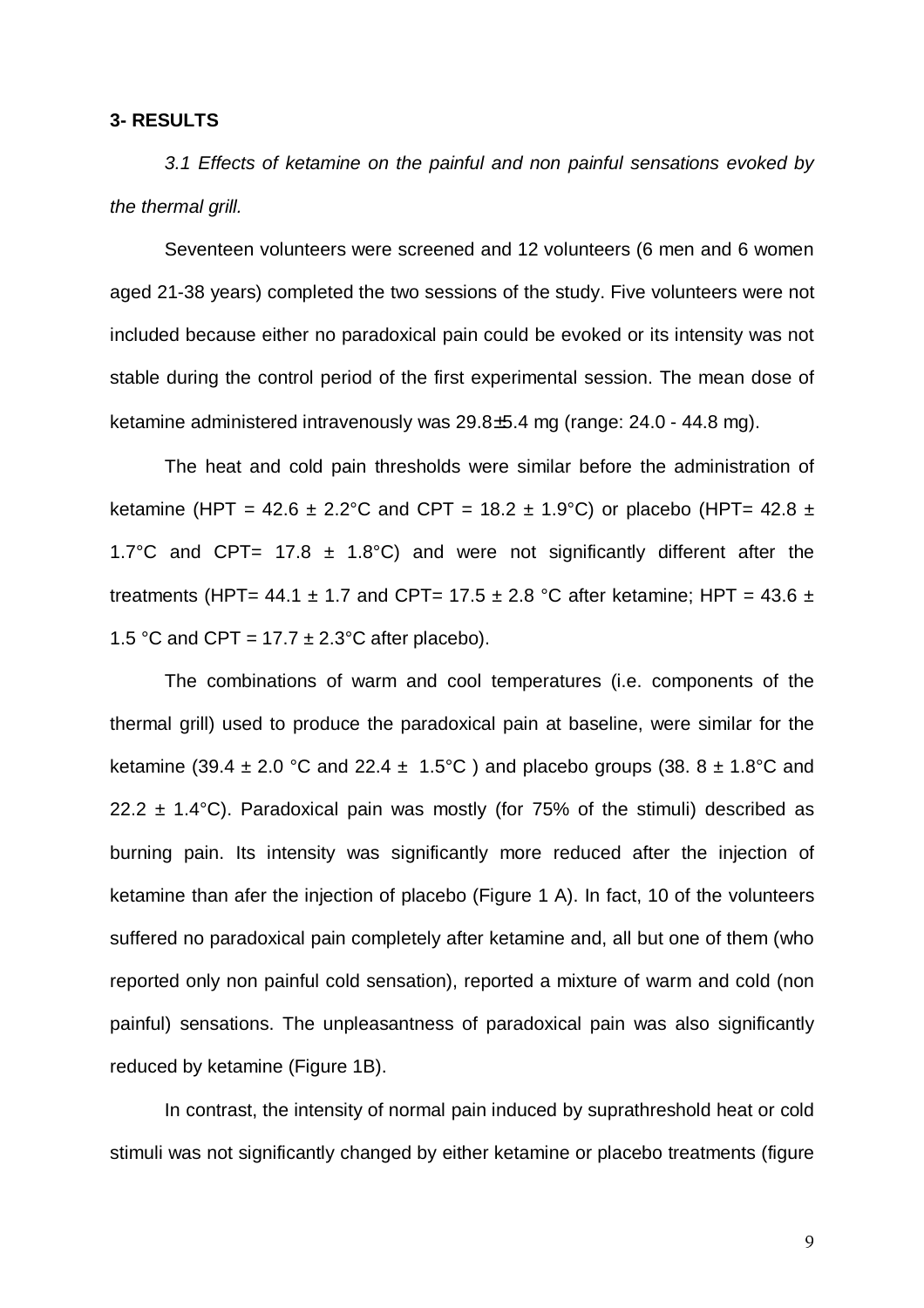2 A, B).

The non painful thermal sensations evoked by stimuli at the warm and cool temperatures used to produce the paradoxical pain were similarly unchanged by ketamine or placebo (figure 3A, B).

All the volunteers reported one or more side effects after the administration of ketamine. The most frequent side effects of ketamine were dizziness,  $(n = 11)$  and/or sedation (n = 5), more rarely tinnitus (n = 3) or nausea (n = 1). These side effects were transitory, always mild in intensity and did not require any specific treatment. Only 1 subject reported a side effect (dizziness) afer placebo.

3.2 Effects of naloxone on the painful and non painful sensations evoked by the thermal grill

Eighteen volunteers were screened and 12 volunteers (6 men and 6 women aged 21-38 years) completed the two sessions of the study. Six volunteers were not included because either no paradoxical pain could be evoked or its intensity was not stable during the control period of the first session. Twelve volunteers (6 men and 6 women aged 22-27 years) completed the two sessions of the study. The mean dose of naloxone administered intravenously was 8.2±2.1 mg.

The heat and cold pain thresholds were similar before the administration of naloxone (HPT = 43.1  $\pm$  1.7°C and CPT = 15.8  $\pm$  2.9°C) or placebo (HPT= 43.0  $\pm$ 2.1°C and CPT= 15.3  $\pm$  2.0°C) and were not significantly different after the treatments (HPT=  $43.2 \pm 2.1$  and CPT=  $16.8 \pm 2.8$  °C after naloxone; HPT =  $43.6 \pm$ 2.0 °C and CPT =  $16.5 \pm 2.7$ °C after placebo). The combinations of warm and cool temperatures used to produce the paradoxical pain were similar in the naloxone  $(39.2 \pm 2^{\circ}$ C and  $20.2 \pm 3.1^{\circ}$ C) and placebo  $(38.8 \pm 2.3^{\circ}$ C and  $19.0 \pm 2.5^{\circ}$ C) groups.

Neither naloxone nor placebo administration had any significant effect on the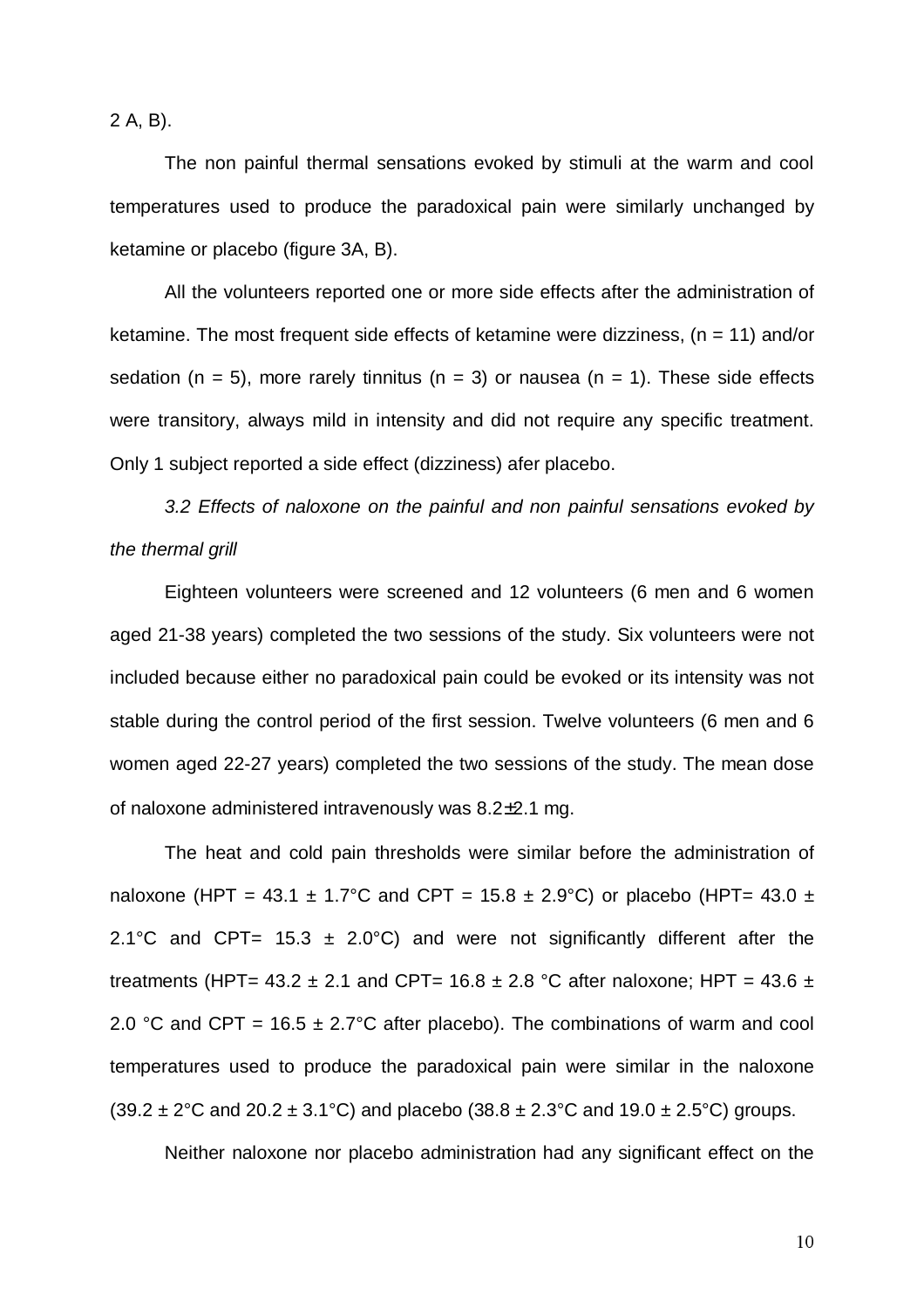paradoxical pain evoked by the thermal grill (figure 4 A), or normal pain induced by suprathreshold hot and cold stimuli (figure 4B, C). The non painful thermal sensations evoked by the stimuli at the warm and cool temperatures used to produce the paradoxical pain were not significantly altered by the naloxone treatment (VAS scores were: 22.4  $\pm$  18.5 for warm and 21.8  $\pm$  9.7 for cold before the injection and 22.2  $\pm$  20 and 20  $\pm$  20 after the injection) or placebo (VAS scores were: 20.1  $\pm$  19 for warm and  $24.3\pm 8.7$  for cold before the injection and  $19.0\pm 14.4$  and  $19.8\pm 7.2$  after the injection ).

No side effect were reported with either the placebo or naloxone.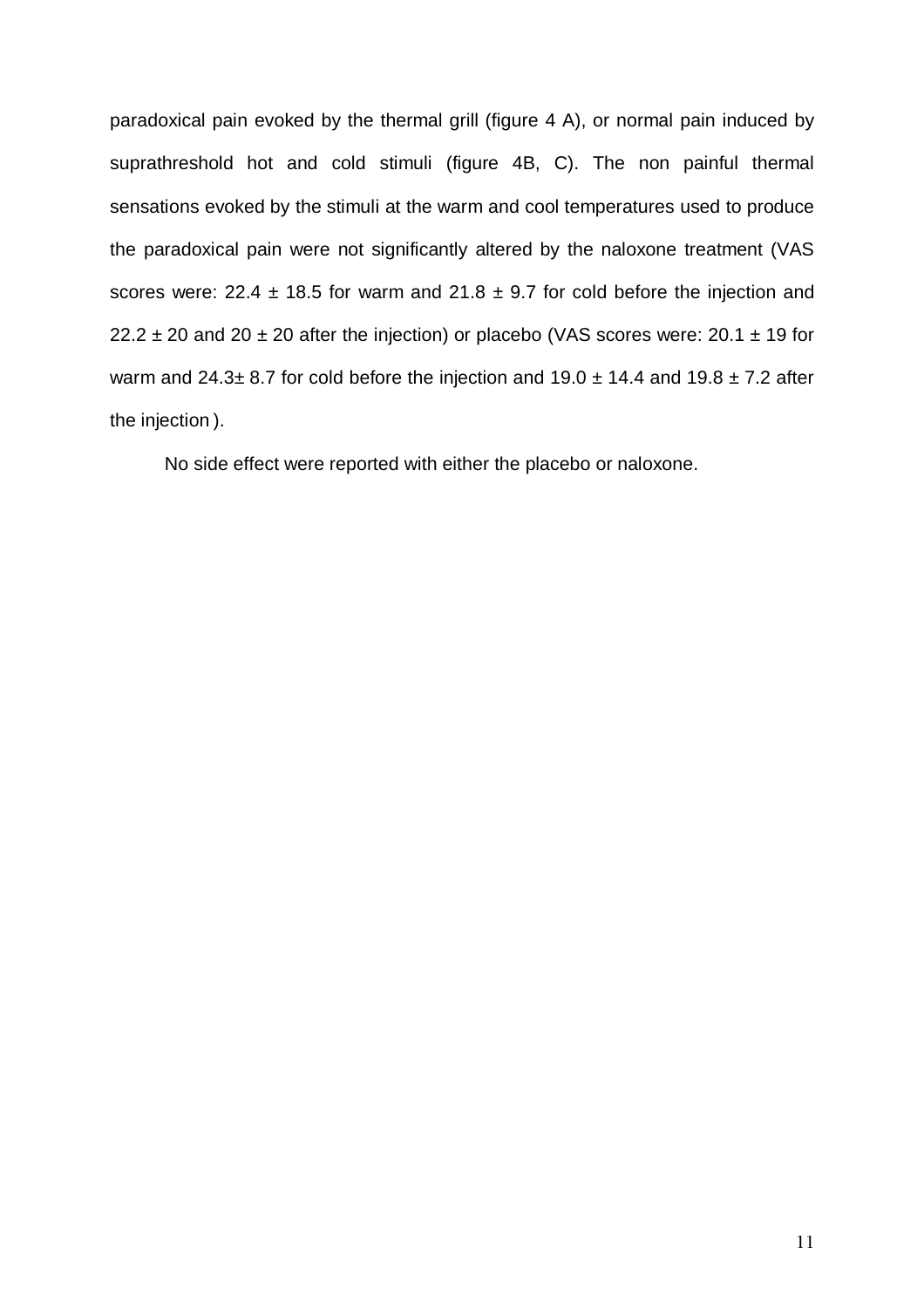## **Discussion**

Here, we report the first study investigating the neuropharmacological basis of the paradoxical burning pain induced by the simultaneous application of adjacent warm and cold innocuous cutaneous stimuli with a thermal grill. The intravenous injection of a low (subanaesthetic) dose of ketamine, a non competitive NMDA receptor antagonist, selectively reduced the intensity of the paradoxical pain induced by the grill, without affecting normal thermal painful or non painful sensations. By contrast, neither the paradoxical or normal pain, nor the non painful sensations evoked by the thermal grill were altered after the injection of the opioid receptor antagonist, naloxone. Thus, paradoxical pain can be modulated pharmacologically and has a pharmacological sensitivity that is different from that of normal pain. The involvement of NMDA receptors might indicate that this unique "illusion of pain" shares some mechanisms with pathological pain.

Our findings confirm the general characteristics of the paradoxical pain produced by a thermal grill described in previous studies (Craig and Bushnell, 1994; Bouhassira et al., 2005; Leung et al., 2005). In particular, we confirmed its predominantly burning quality and its mild to moderate intensity. We also confirmed this phenomenon was not detectable or not reproducible in about of third of subjects (Bouhassira et al., 2005). However, our study shows that this phenomenon is sufficiently stable and reproducible in most volunteers to be used in pharmacological studies.

The mechanisms underlying the paradoxical sensations (painful or not painful) induced by a thermal grill have been a matter for debate for more than a century (Boring, 1942; Craig and Bushnell, 1994; Green 2002; Fruhstorfer et al., 2003, Bouhassira et al., 2005). Although peripheral mechanisms have been proposed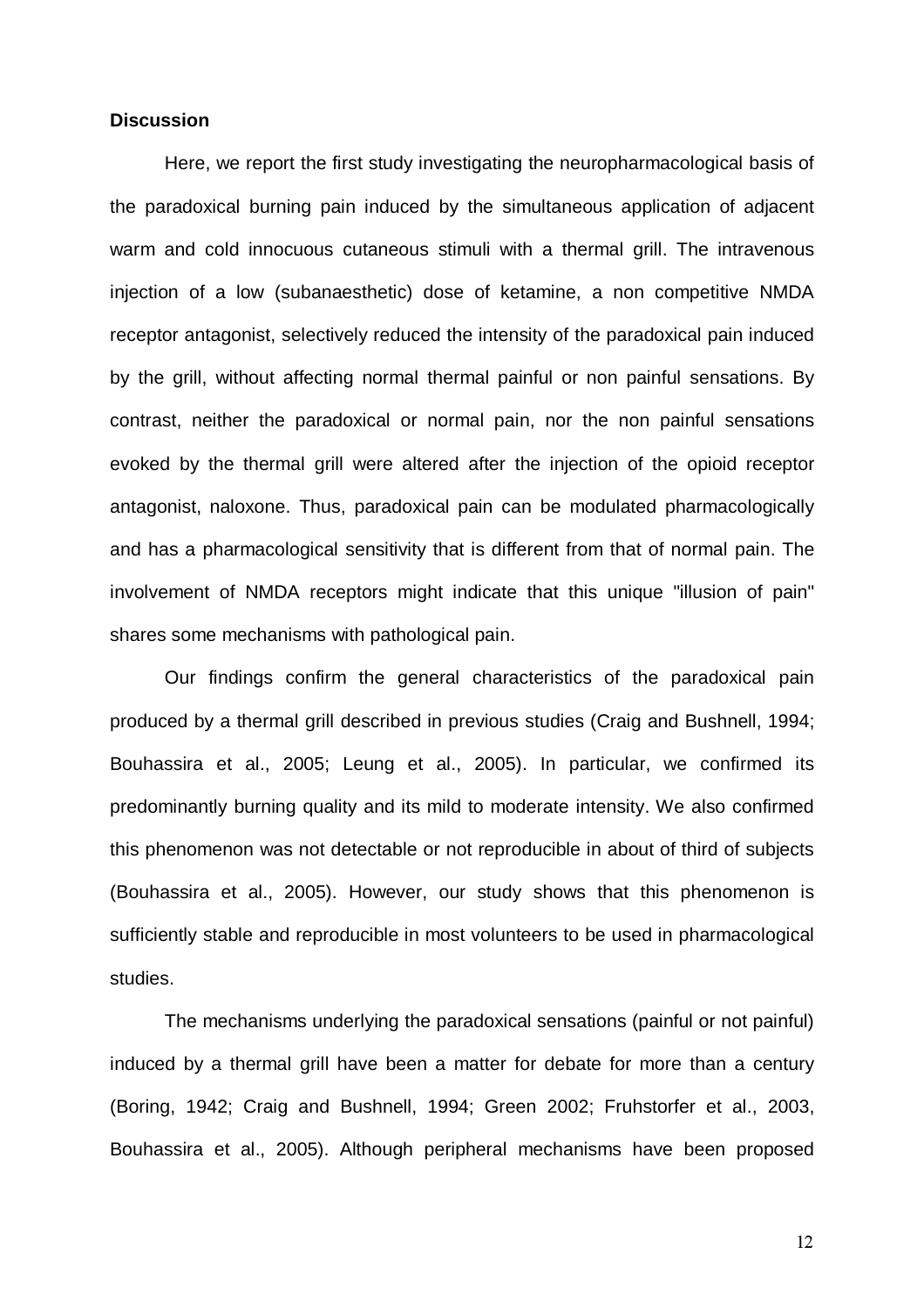(Alrutz, 1998), most authors consider that this phenomenon, which illustrates the interactions between the nociceptive and thermosensory systems, depends primarily on central mechanisms. The best-documented hypothesis was proposed by Craig and Bushnell (1994) on the basis of their electrophysiological work in animals and complementary psychophysical and neuroimaging data for humans (Craig et al., 1996). They proposed that the paradoxical burning induced by the thermal grill was due to the reduction of the inhibition exerted physiologically by cold afferents on the nociceptive pathways (probably at the thalamo-cortical level). This thermosensory disinhibition hypothesis was based on electrophysiological recordings of spinal dorsal horn neurones in the cat, indicating that stimulation with the cold bars activates two populations of lamina I neurones: the "COLD" cells, responding specifically to nonnoxious cold stimuli, and the multimodal "HPC" cells, activated by noxious heat and mechanical (i.e. pinch) stimuli and by non noxious cold stimuli below 25°C (Craig et al., 2001). The addition of adjacent warm stimuli resulted in a reduction of the activity of COLD cells, but not of HPC neurons, so it was suggested that the burning pain induced by the grill resulted from changes in the pattern of the relative activities of the COLD and HPC neurones (Craig and Bushnell, 1994). Our previous psychophysical results were consistent with this general integrative model, although they were not fully compatible with the details of this otherwise attractive hypothesis (see discussion in Bouhassira et al., 2005).

Alternatively, the painful (and not painful) paradoxical sensations induced by the thermal grill may depend on the convergence and addition of the activities of adjacent cold and warm afferents on CNS multireceptive neurones responding to both nociceptive and non-nociceptive stimuli (Green, 2002; Bouhassira et al., 2005). Consistent with this hypothesis, which is not mutually exclusive with the disinhibition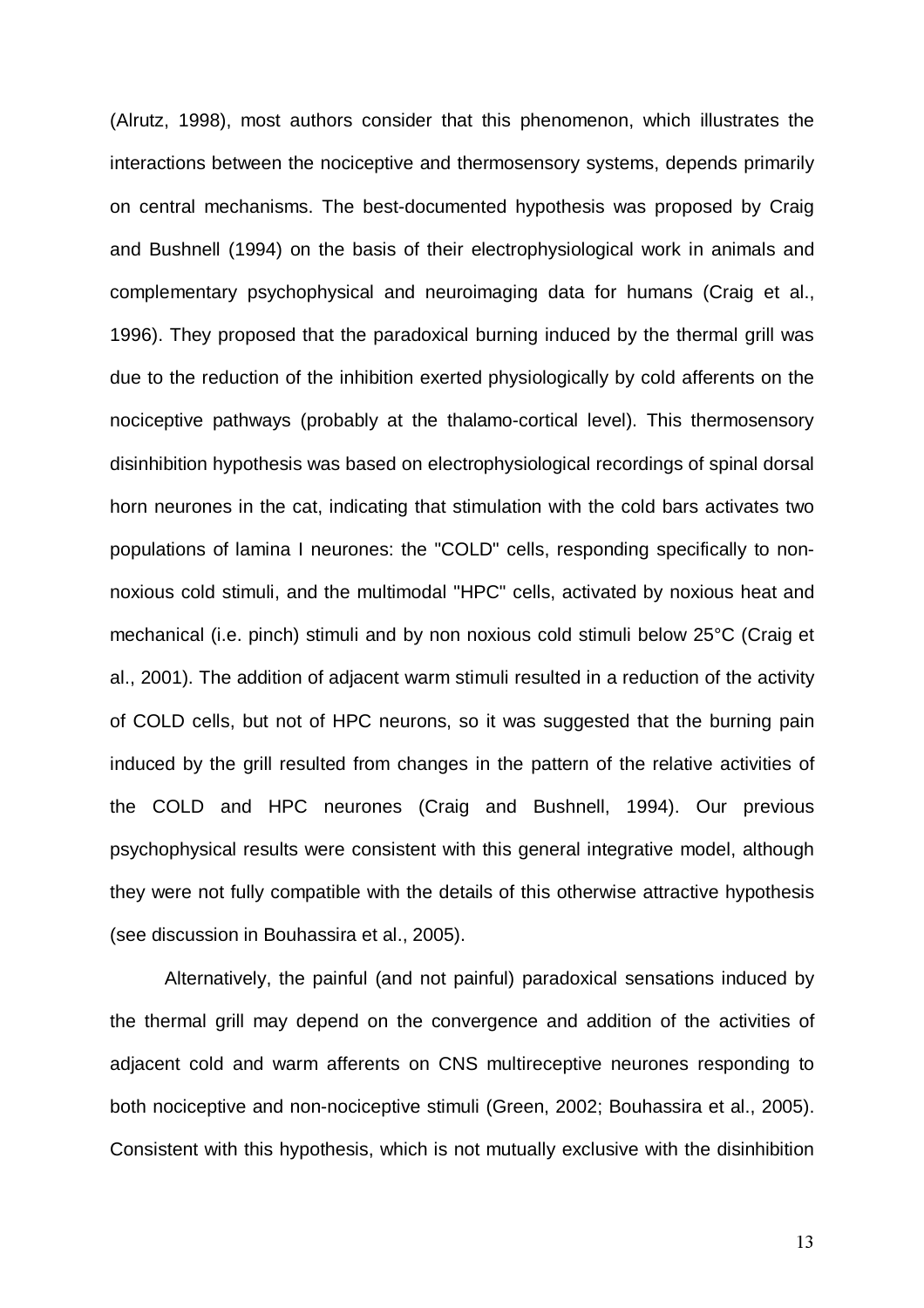theory, numerous cells with a very large range of responses to thermal stimuli (ie Wide Dynamic Range (WDR) neurones) have been recorded in both the spinal cord and thalamus in rats, cats and primates (e.g. Poulos and Benjamin, 1967; Burton, 1975; Price et al., 1978; Yamasoto and Pierau, 1980; Kenshalo et al., 1982; Bushnell et al., 1993; McHaffie et al., 1994; Apkarian and Shi, 1994), although they rarely responded to both cool and warm stimuli (Khasabov et al., 2001). Thus, the perceptual discrimination of the quality and intensity of the sensation might depend on the relative activities of the so-called "labelled sensory lines" (i.e. specific unimodal thermal pathways) and this multimodal intensity channel (Green, 2002; Bouhassira et al., 2005).

These hypotheses are consistent with clinical observations suggesting strong interactions between the nociceptive and thermal sensory systems (Hansen et al., 1996 ; Yosipovitch et al., 1995; Defrin et al., 2002; Ducreux et al., 2006). The pharmacological results we report here indicate that such interactions involve the activation of NMDA receptors, presumably through the release of excitatory aminoacids (i.e. glutamate). NMDA receptors are abundant in the central nervous system (CNS), both in the spinal cord and the brain and the role of excitatory aminoacids, as major transmitters of excitatory synapses throughout the brain, is well established (Mayer and Westbrook, 1981; Collingridge and Lester, 1989). In particular, the role of glutamate and NMDA receptors in spinal and supraspinal transmission, integration and modulation of both nociceptive and non nociceptive somatosensory signals is extensively documented (e.g. Dougherty et al. 1992; Salt and Eaton, 1996). The reduction of paradoxical pain induced by ketamine may be a consequence of its action in the spinal dorsal horn and/or in the brain, particularly in the thalamus where there are numerous glutamate receptors, including the NMDA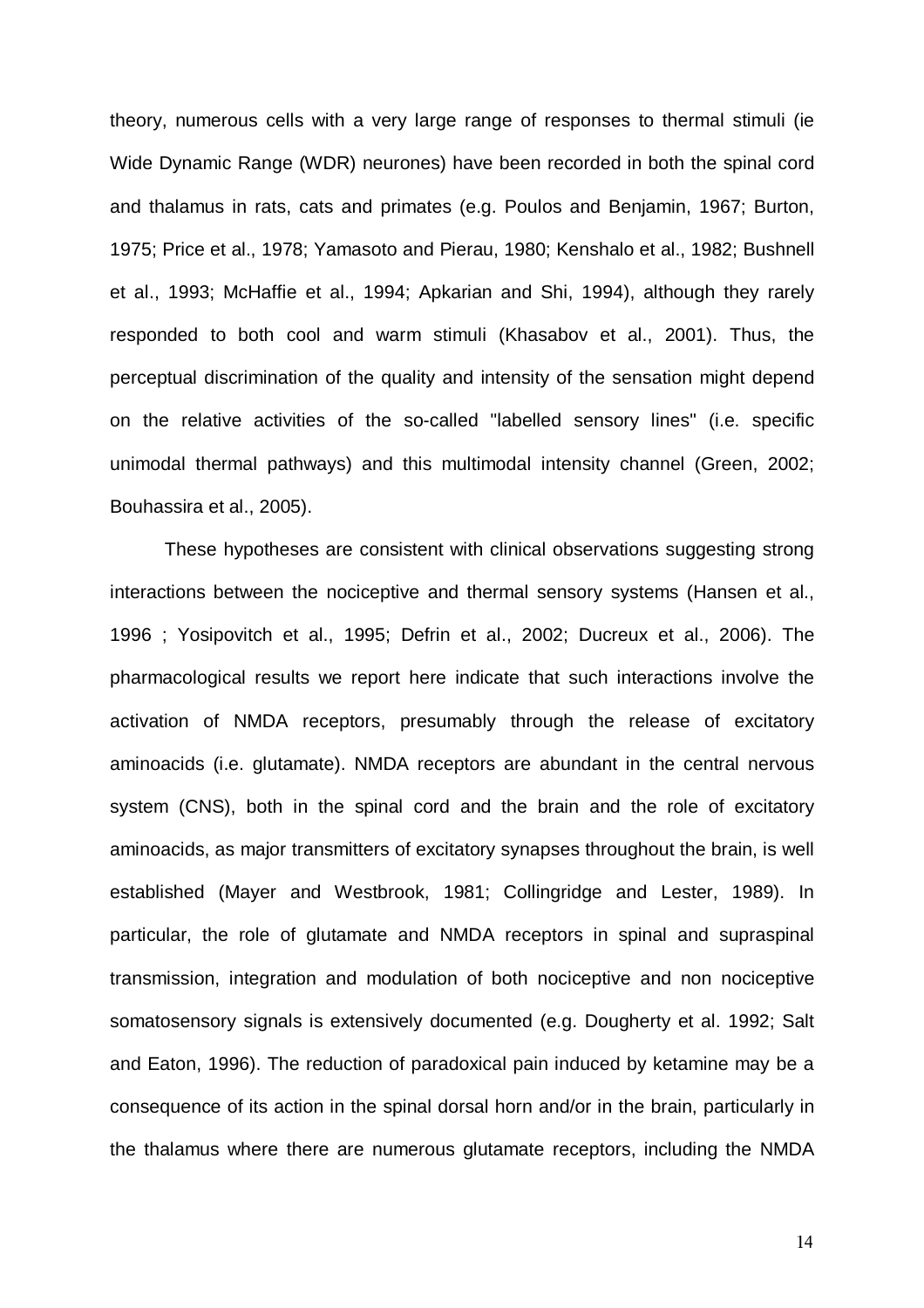subtype (Salt, 2002). The neuropharmacology of COLD and HPC spinal neurons is not well established, so it is difficult to interpret our results directly within the framework of the thermosensory disinhibition theory. Interestingly, our observation that ketamine did not change normal pain may indicate that the reduction of paradoxical pain was not due to an inhibition of HPC cells, but specifically to a reduction of the disinhibition of this nociceptive channel induced by the thermal grill. The fact that the subjects reported a mixture of warm and cool sensations suggests that the "warm and cool channels" were still functional, but that only the cold inhibition of cold-induced pain was blocked. Ketamine may have acted at the segmental level by blocking or reducing the segmental inhibition of COLD activity by warm afferents, putatively through a disynaptic inhibition of lamina I COLD cells. Alternatively, the glutamatergic blockade and the reduction of the desinhibition of the HPC channel could have been at the thalamo-cortical level. The corticofugal inputs to the thalamic sensory relay nuclei also involve glutamate and NMDA receptors (Salt and and Eaton, 1996; Salt, 2002). Thus, the reduction of paradoxical pain by ketamine may be the results of its action on the transmission of somatosensory signals and/or on the cortico-thalamic (top-down) modulation of sensory processes.

The selective effects of low doses of ketamine on paradoxical pain suggests that the thermal grill illusion of pain may share some mechanisms with pathological pain (inflammatory or neuropathic), particularly mechanical and thermal hyperalgesia/allodynia, which respond preferentially to NMDA antagonists both in animals and humans (Eide et al., 1994; Fundytus, 2001; Jorum et al., 2003; Chizh and Headley, 2005). This is consistent with the interpretation of the thermal grill effect according to the thermosensory disinhibition theory, which suggests that this phenomenon is related to the pathological mechanisms of spontaneous pain and/or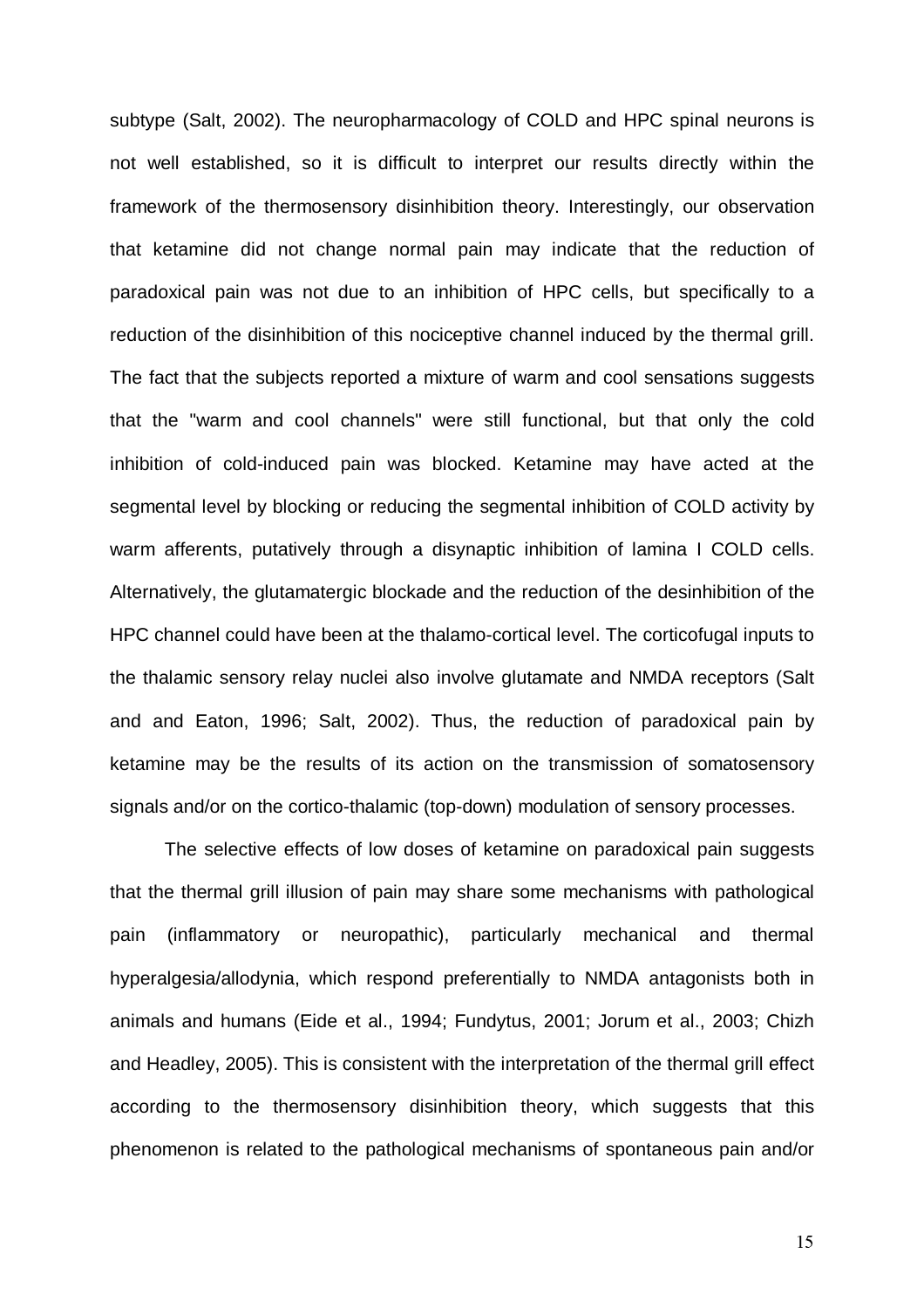cold allodynia frequently associated with central neurological lesion (Craig et al., 1994; Craig, 1998, 2003). Thus, in addition to being of interest for physiological studies, the thermal grill illusion of pain may also have clinical relevance. Analysis of this phenomenon in patients might be useful for studying the pathophysiology of pain in some clinical conditions (Heavner et al., 1997, Morin et al., 2002). Our study supports to the idea that it may also represent a unique experimental model of thermal allodynia.

At subanaesthetic doses, the effects of ketamine probably depend preferentially on the non competitive blockade of NMDA receptors through binding at the phencyclidine site. However, interactions with other receptors, including opioidergic, cholinergic and monoaminergic, alpha-amino-3-hydroxy-5-methyl-4isoxazole propionate (AMPA) receptors have also been reported, although generally only at higher concentrations (Finck and Ngai, 1982; Pekoe and Smith, 1982; Hustveit et al., 1995). Thus, the action of ketamine on non NMDA receptors cannot be formally excluded from involvement in the effects we report here. Further animal studies would help determine more precisely the site and mechanisms of the effects of ketamine on the paradoxical pain induced by a thermal grill.

All the subjects reported some side effects after the administration of ketamine but not after the placebo and therefore the study was not completely blind; this constitutes a limitation for the interpretation of our results. However, the remarkable selectivity of the action of ketamine on paradoxical pain makes unlikely that the results were due solely to nonspecific placebo effects. Such selective effects also argue against the possibility that our results were due to the well-documented action of ketamine on cognitive functions, particularly on attentional processes, rather than on the somatosensory systems.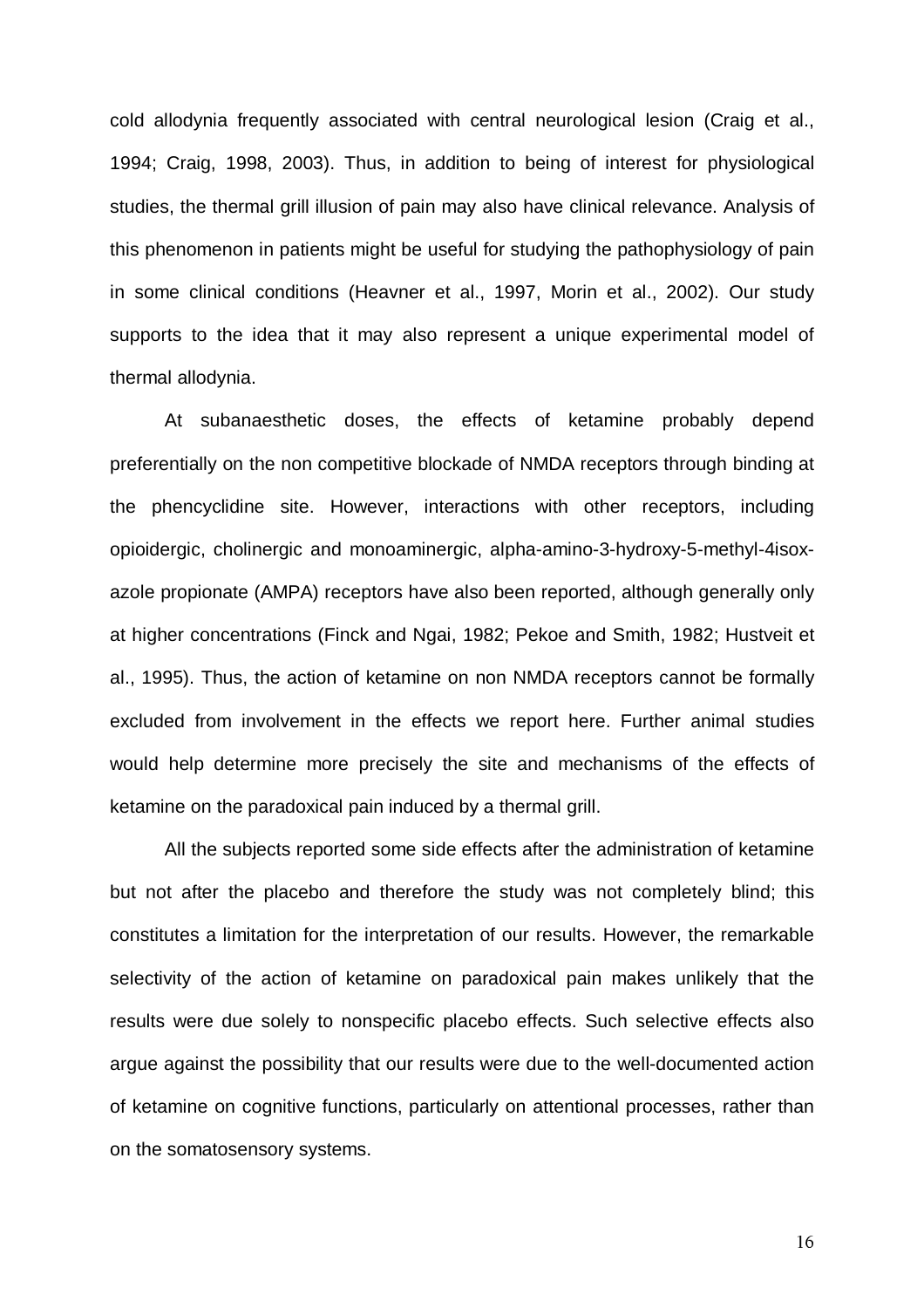Our second study showed that iv naloxone had no effect on either the normal or paradoxical sensations induced by the thermal grill. Opioid receptors are widely expressed throughout the brain including in the structures involved in the processing and modulation of nociceptive and non nociceptive signals (Bodnar and Klein, 2004). Therefore, the opiodergic systems, at least those which are tonically active, do not appear to be involved directly in the production of the thermal grill illusion of pain. It is unlikely that these "negative" results were due to an insufficient dose, because in previous studies similar or lower doses of naloxone modulated complex responses related to pain perception such as the placebo effect or the experimental pain induced by capsaicin (e.g. Levine et al., 1979; Gracely et al.,, 1983; Anderson et al., 2002). However, our study does not rule out the involvement of endogenous opioids in this phenomenon. It would be necessary to study the effects of an opioid agonist (e.g. morphine) to investigate the putative role, if any, of actively stimulated opioid (in particular mu) receptors.

Acknowledgment: This work was supported by a grant from l'Institut UPSA de la Douleur. The authors thank Valérie Gaudé-Joindreau and Françoise Morain for technical assistance.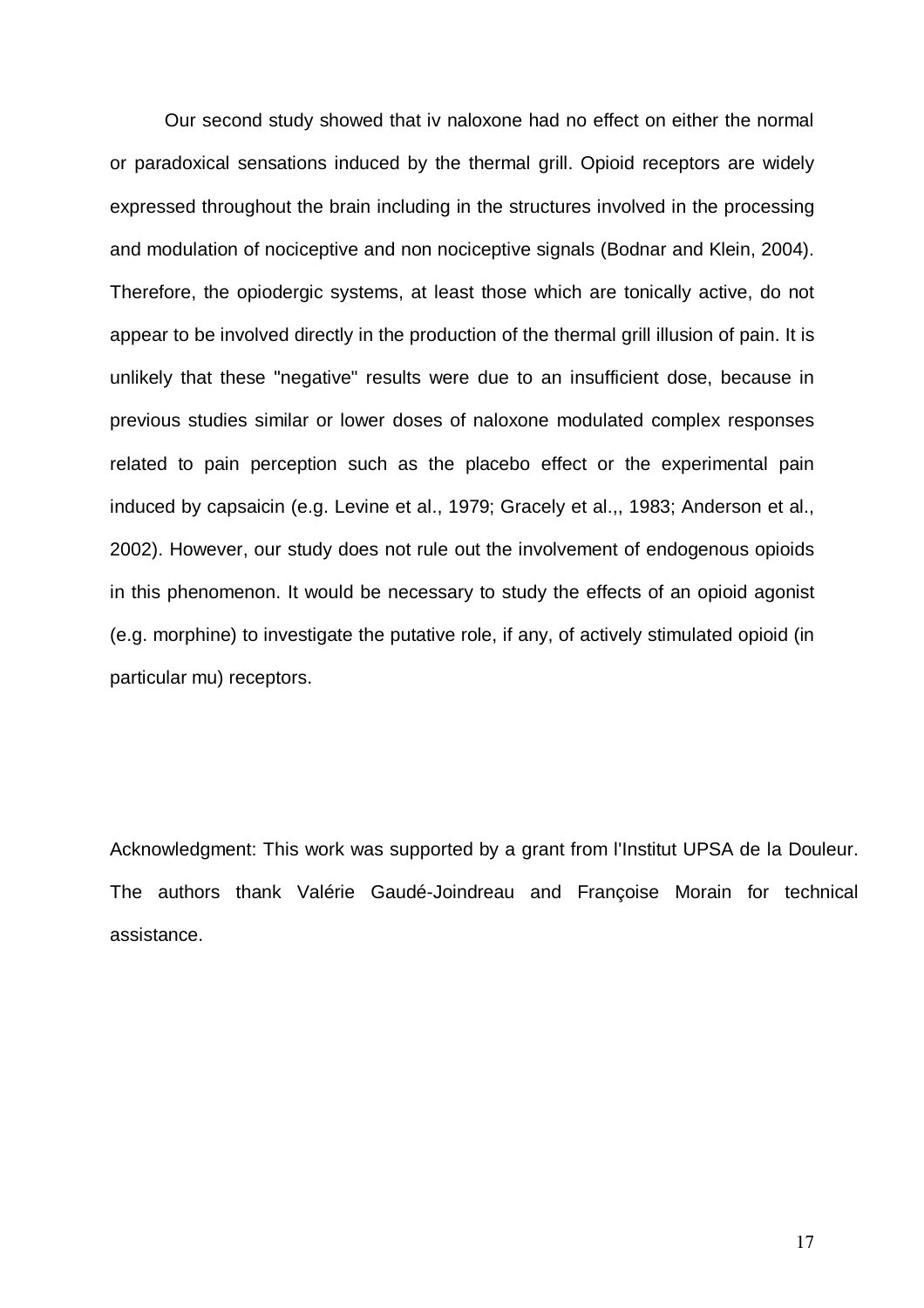## REFERENCES

Alrutz. The sensation "hot". Mind 1898; 26: 141-144.

Anderson WS, Sheth RN, Bencherif B, Frost JJ, Campbell JN. Naloxone increases pain induced by topical capsaicin in healthy human volunteers. Pain. 2002; 99: 207- 216.

Apkarian AV, Shi T. Squirrel monkey lateral thalamus. I. Somatic nociresponsive neurons and their relation to spinothalamic terminals. J Neurosci 1994; 14: 6779-95.

Bodnar RJ, Klein GE. Endogenous opiates and behavior: 2003. Peptides. 2004; 25:

#### 2205-2256

Boring EG. Tactual sensibility. In The History of Experimental Psychology. Appleton-Century-Crofts, New-York, 1942. pp. 463-521.

Bossard AE, Guirimand F, Fletcher D, Gaude-Joindreau V, Chauvin M, Bouhassira D. Interaction of a combination of morphine and ketamine on the nociceptive flexion

reflex in human volunteers. Pain. 2002; 98: 47-57.

Bouhassira D, Kern D, Rouaud J, Pelle-Lancien E, Morain F. Investigation of the paradoxical painful sensation ('illusion of pain') produced by a thermal grill. Pain. 2005; 114: 160-167.

Brennum J, Kaiser F, Dahl JB. Effect of naloxone on primary and secondary hyperalgesia induced by the human burn injury model. Acta Anaesthesiol Scand. 2001; 45:954-60.

Buchsbaum MS Davis GC, Bunney WE. Naloxone alters pain perception and somatosensory evoked potentials in normal subjects. Nature 1977, 270 : 620-2.

Burton H. Responses of spinal cord neurons to systematic changes in hindlimb skin temperatures in cats and primates. J Neurophysiol 1975; 38: 1060-79.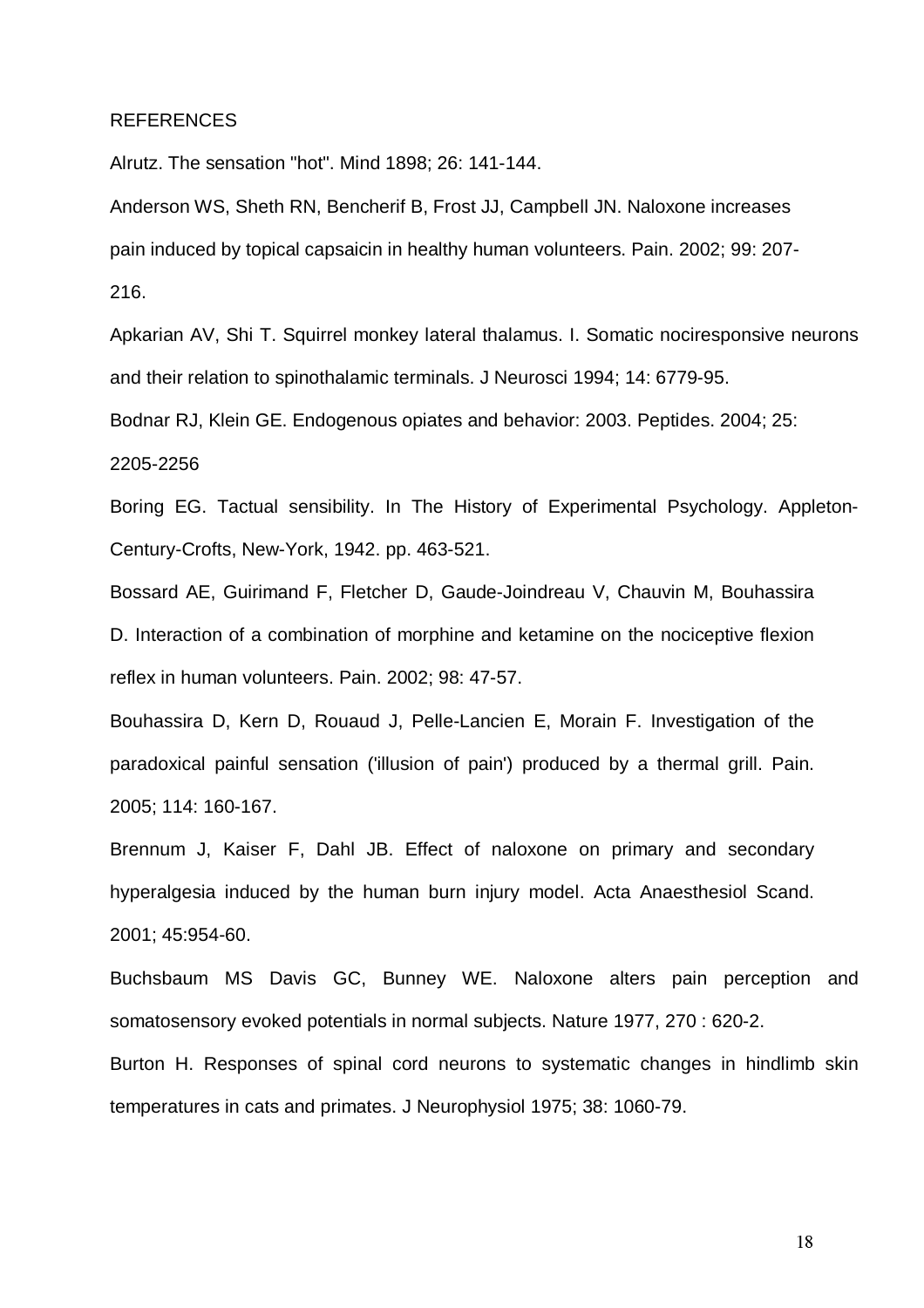Bushnell MC, Duncan GH, Tremblay N. Thalamic VPM nucleus in the behaving monkey. I. Multimodal and discriminative properties of thermosensitive neurons. J Neurophysiol 1993; 69: 739-52.

Chizh BA, Headley PM. NMDA antagonists and neuropathic pain-multiple drug targets and multiple uses. Curr Pharm Des. 2005;11: 2977-2994.

Collingridge GL, Lester RA. Excitatory amino acid receptors in the vertebrate central nervous system. Pharmacol Rev. 1989; 41: 143-210.

Craig AD, Bushnell MC. The thermal grill illusion: unmasking the burn of cold pain. Science 1994; 265: 252-5.

Craig AD, Krout K, Andrew D. Quantitative response characteristics of thermoreceptive and nociceptive lamina I spinothalamic neurons in the cat. J Neurophysiol 2001; 86: 1459- 80

Craig AD, Reiman EM, Evans A, Bushnell MC. Functional imaging of an illusion of pain. Nature 1996; 384: 258-60

Craig AD. A new version of the thalamic disinhibition hypothesis of central pain. Pain Forum 1998; 7: 1-14.

Craig AD. R A new view of pain as a homeostatic emotion. Trends Neurosci. 2003;26 :303-7.

Defrin R, Ohry A, Blumen N, Urca G. Sensory determinants of thermal pain. Brain 2002; 125: 501-10.

Dougherty PM, Palecek J, Paleckova V, Sorkin LS, Willis WD. The role of NMDA and non-NMDA excitatory amino acid receptors in the excitation of primate spinothalamic tract neurons by mechanical, chemical, thermal, and electrical stimuli. J Neurosci. 1992; 12: 3025-3041.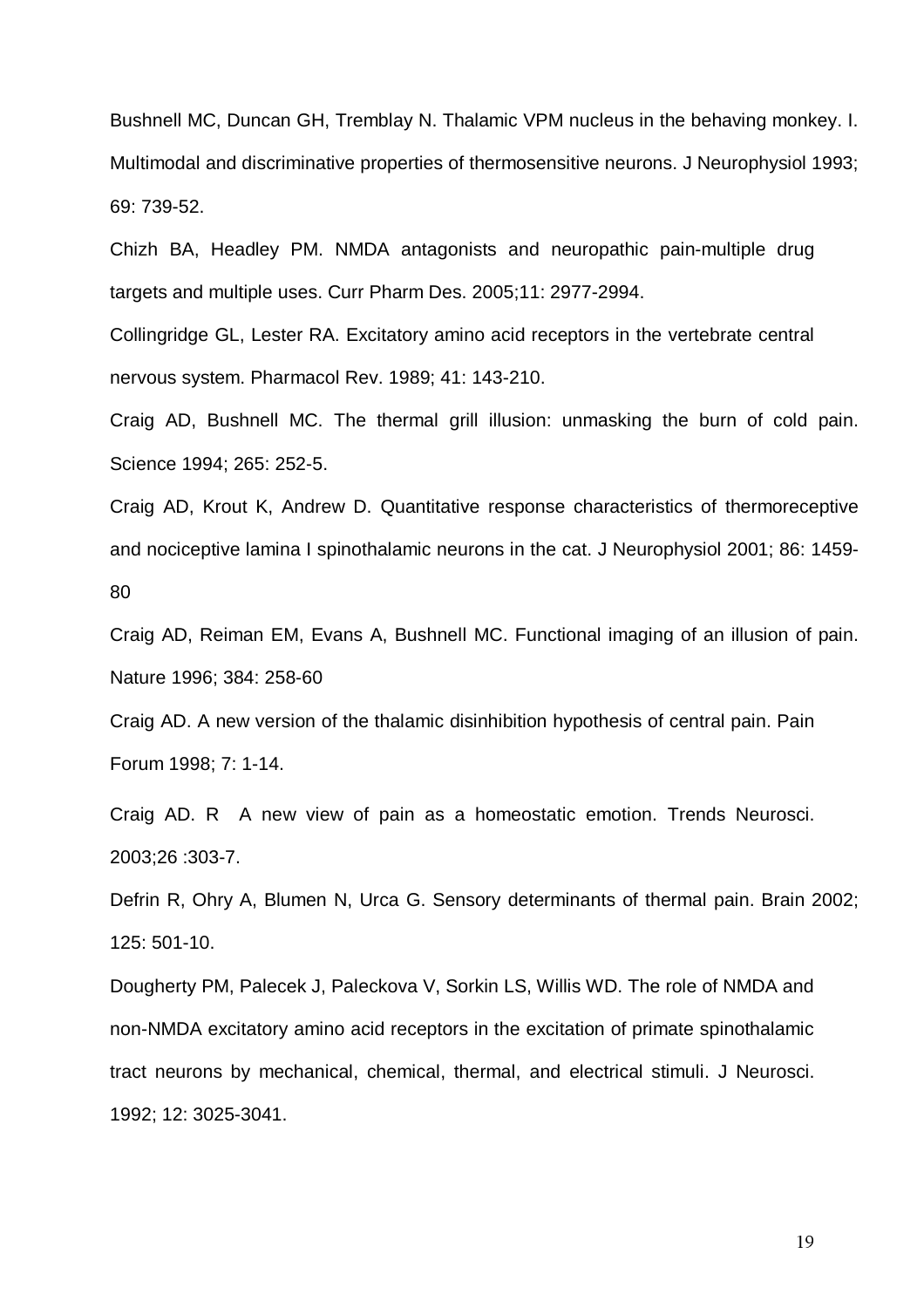Ducreux D, Attal N, Parker F, Bouhassira D. Mechanisms of central neuropathic pain: a combined psychophysical and fMRI study in syringomyelia. Brain. 2006; 129: 963- 976.

Eide PK, Jorum E, Stubhaug A, Bremnes J, Breivik H. Relief of post-herpetic neuralgia with the N-methyl-D-aspartic acid receptor antagonist ketamine: a doubleblind, cross-over comparison with morphine and placebo. Pain. 1994; 58: 347-354.

Finck AD, Ngai SH. Opiate receptor mediation of ketamine analgesia. Anesthesiology. 1982; 56: 291-297.

Fruhstorfer H, Harju EL, Lindblom UF. The significance of A-delta and C fibres for the perception of synthetic heat. Eur J Pain. 2003;7: 63-71

Fundytus ME. Glutamate receptors and nociception: implications for the drug treatment of pain. CNS Drugs. 2001; 15: 29-58.

Gracely RH, Dubner R, Wolskee PJ, Deeter WR. Placebo and naloxone can alter post-surgical pain by separate mechanisms. Nature. 1983; 306: 264-265.

Green BG. Synthetic heat at mild temperatures. Somatosens Mot Res 2002;19: 130-138. Gregory RL. Knowledge in perception and illusion. Philos Trans R Soc Lond B Biol Sci. 1997; 352: 1121-1127.

Grevert P, Albert LH, Goldstein A. Partial antagonism of placebo analgesia by naloxone. Pain. 1983; 16: 129-143.

Guirimand F, Dupont X, Brasseur L, Chauvin M, Bouhassira D. The effects of ketamine on the temporal summation (wind-up) of the R(III) nociceptive flexion reflex and pain in humans. Anesth Analg. 2000; 90: 408-414.

Hansen C, Hopf HC, Treede RD. Paradoxical heat sensation in patients with multiple sclerosis. Evidence for a supraspinal integration of temperature sensation. Brain 1996; 119: 1729-36.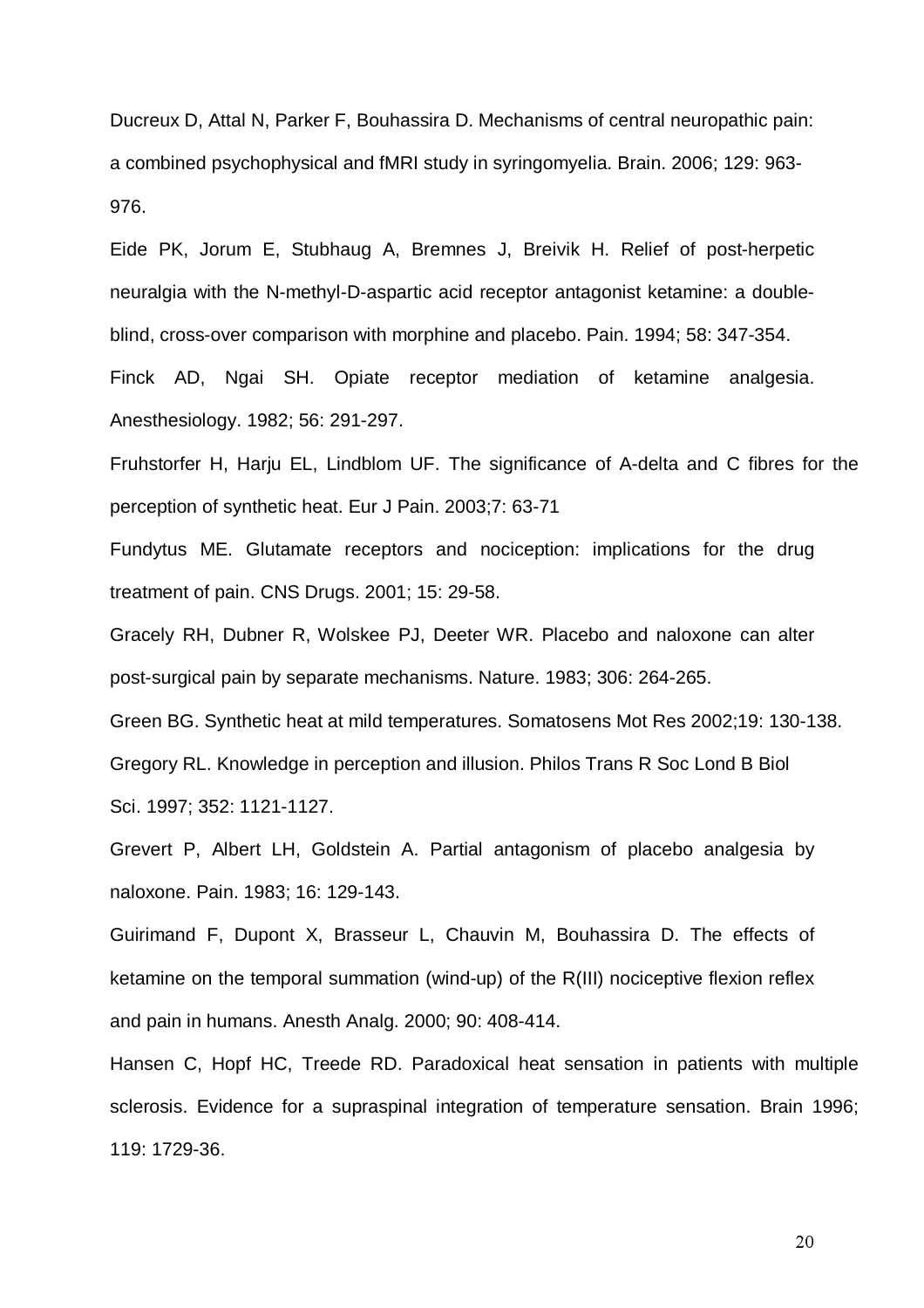Heavner JE, Calvillo O, Racz GB. Thermal grill illusion and complex regional pain syndrome type I (reflex sympathetic dystrophy). Reg Anesth. 1997; 22: 257-259. Hustveit O, Maurset A, Oye I. Interaction of the chiral forms of ketamine with opioid, phencyclidine, sigma and muscarinic receptors. Pharmacol Toxicol. 1995; 77: 355- 359.

Jenkins WL. Studies in thermal sensitivity: further synthetic evidence against the Alrutz theory. J Exp Psychol 1938b; 23: 417-22.

Jenkins WL. Studies in thermal sensitivity: The reaction of untrained subjecs to simultaneous warm+cold stimulation. J Exp Psychol 1938a; 22: 451-61.

Jorum E, Warncke T, Stubhaug A. Cold allodynia and hyperalgesia in neuropathic pain: the effect of N-methyl-D-aspartate (NMDA) receptor antagonist ketamine--a double-blind, cross-over comparison with alfentanil and placebo. Pain. 2003; 101: 229-235.

Kenshalo DR Jr, Leonard RB, Chung JM, Willis WD. Facilitation of the response of primate spinothalamic cells to cold and to tactile stimuli by noxious heating of the skin. Pain 1982; 12: 141-52.

Khasabov SG, Cain DM, Thong D, Mantyh PW, Simone DA. Enhanced responses of spinal dorsal horn neurons to heat and cold stimuli following mild freeze injury to the skin. J Neurophysiol 2001; 86: 986-96.

Leung AY, Wallace MS, Schulteis G, Yaksh TL. Qualitative and quantitative characterization of the thermal grill. Pain. 2005; 116: 26-32.

Levine JD Gordon NC, Fields HL. Naloxone dose dependently produces analgesia and hyperalgesia in postoperative pain. Nature 1979 ; 278 : 740-741.

Mayer ML, Westbrook GL. The physiology of excitatory amino acids in the vertebrate central nervous system. Prog Neurobiol. 1987; 28: 197-276.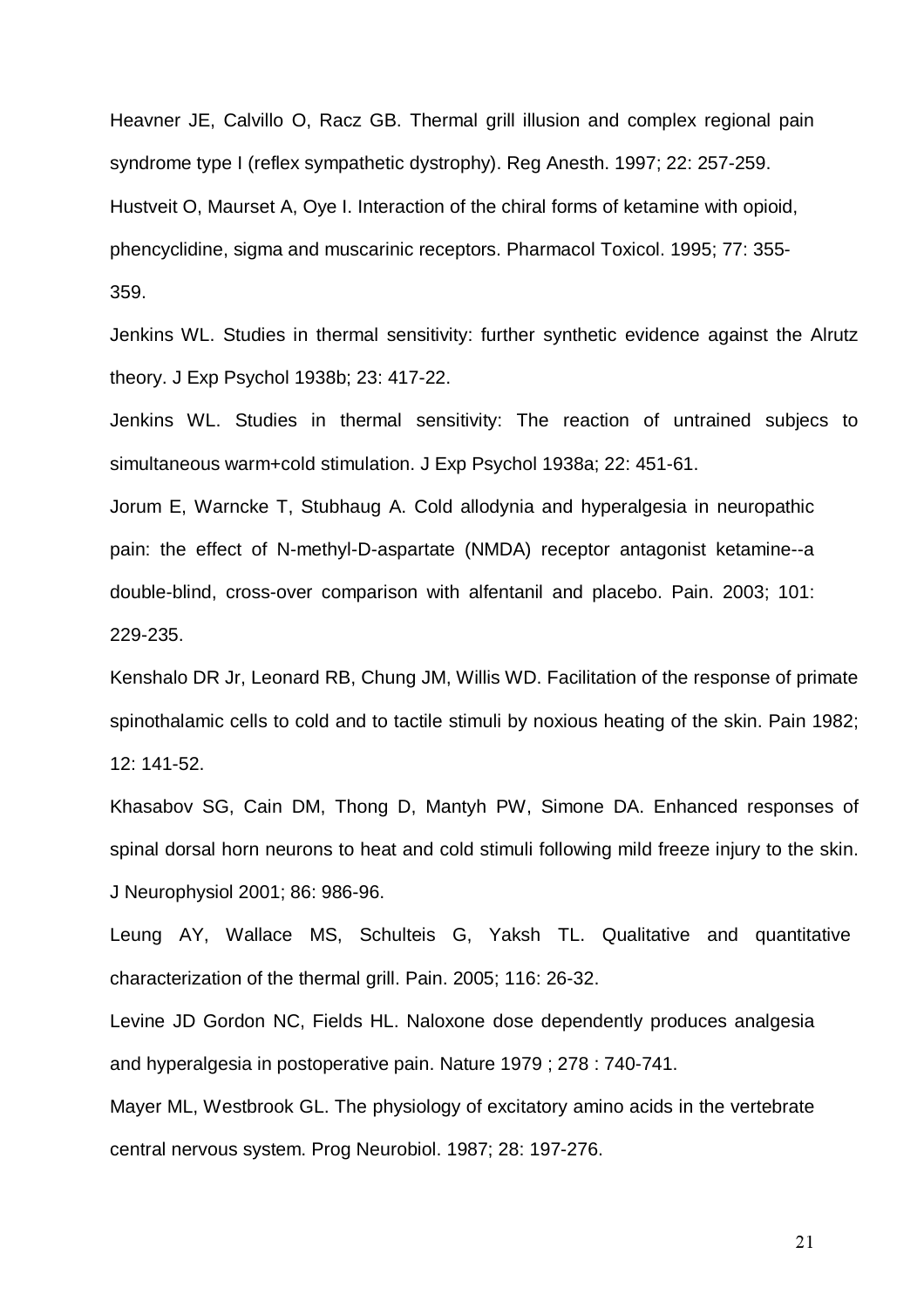McHaffie JG, Larson MA, Stein BE. Response properties of nociceptive and low-threshold neurons in rat trigeminal pars caudalis. J Comp Neurol 1994; 347: 409-25.

Morin C, Bushnell MC, Luskin MB, Craig AD. Disruption of thermal perception in a multiple sclerosis patient with central pain. Clin J Pain. 2002; 18: 191-195.

Moisset X, Bouhassira D.Brain imaging of neuropathic pain. Neuroimage. 2007;37 Suppl 1:S80-8.

Poulos DA, Benjamin RM. Response of thalamic neurons to thermal stimulation of the tongue. J Neurophysiol 1968; 31: 28-43.

Price DD, Hayes RL, Ruda M, Dubner R. Spatial and temporal transformations of input to spinothalamic tract neurons and their relation to somatic sensations. J Neurophysiol 1978; 41: 933-47.

Salt TE, Eaton SA. Functions of ionotropic and metabotropic glutamate receptors in sensory transmission in the mammalian thalamus. Prog Neurobiol. 1996; 48: 55-72.

Salt TE. Glutamate receptor functions in sensory relay in the thalamus. Philos Trans R Soc Lond B Biol Sci. 2002; 357: 1759-1766.

Strigo IA, Duncan GH, Bushnell MC, Boivin M, Wainer I, Rodriguez Rosas ME, Persson J. The effects of racemic ketamine on painful stimulation of skin and viscera in human subjects. Pain. 2005; 113: 255-264.

Thunberg T. Förnimmelserna vid till samma ställe lokasirerad, samtidigtb pagaende köld och värmeretning. Uppsala Läkkfören.Föhr. 1896: 489-95.

Yamasoto T, Pierau FRK. Different afferent temperature inputs of single dorsal horn neurones in rats. In International Congress of Physiology, Szelenyi and Szekeli (eds) 1980: 65-67.

Yosipovitch G, Yarnitsky D, Mermelstein V, Sprecher E, Reiss J, Witenberg C, Hemli JA, Boner G. Paradoxical heat sensation in uremic polyneuropathy. Muscle Nerve. 1995 ; 18: 768-71.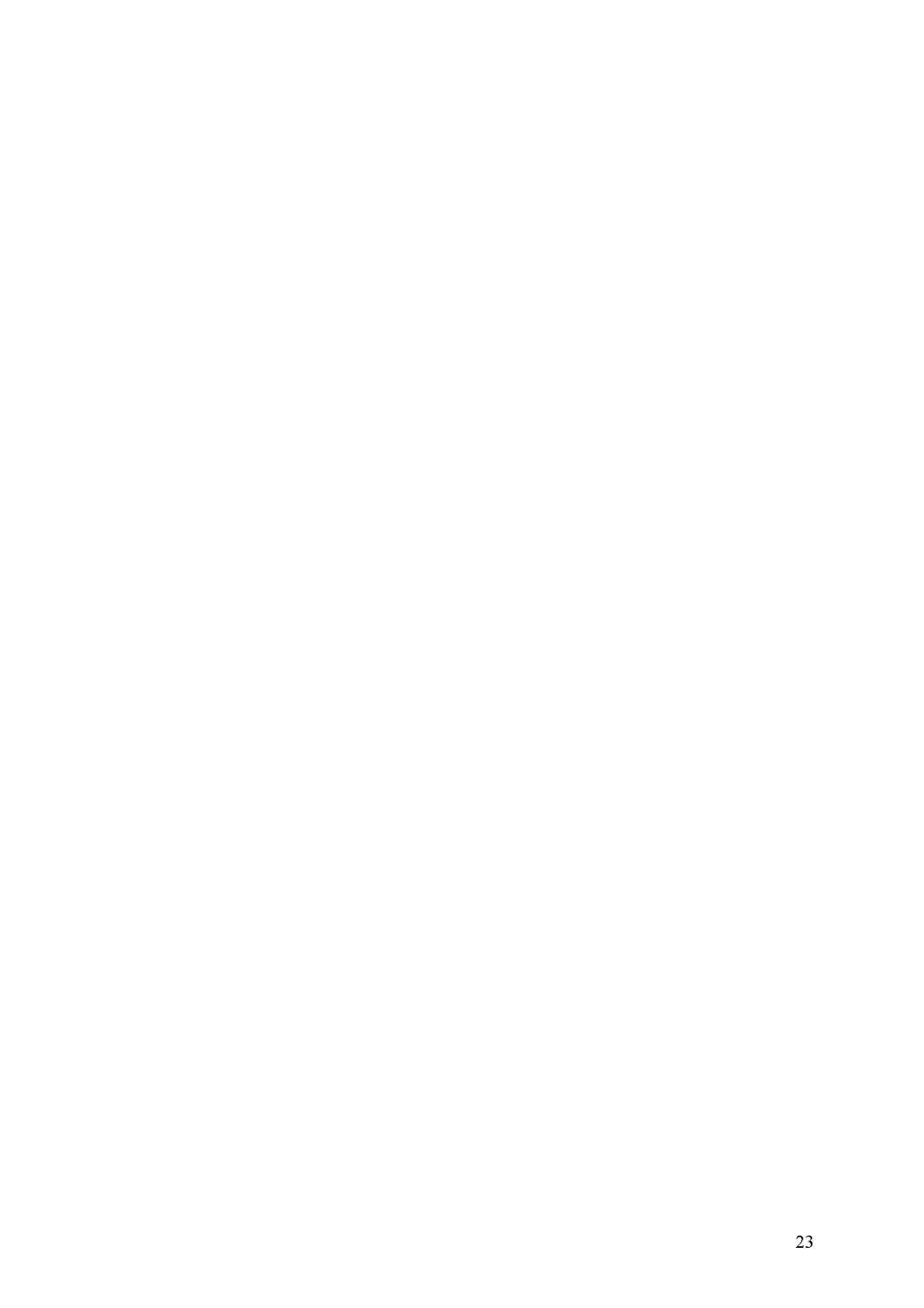# FIGURE LEGENDS

Figure 1: Effects of ketamine on the paradoxical pain induced by a thermal grill.

A: The intensity of paradoxical pain measured on a Visual Analog Scale (VAS) was significantly lower after the administration of ketamine (black columns) than placebo (white columns).  $(F= 8.2, ** p<0.01,$  for the effect of the interaction period versus treatment). B: The unpleansantness of paradoxical pain (i.e VAS score) was significantly lower after the administration of ketamine (black columns) than placebo (white columns).  $(F= 12.9;$ p<0.01, for the effect of the interaction period versus treatment).

Figure 2: A: Effects of ketamine on normal thermal pain induced by suprathreshold cold or heat stimuli. No significant change in pain intensity (i.e. VAS score) was observed after the administration of ketamine (black columns) or placebo (white columns).

B: Effects of ketamine on non painful warm and cold thermal sensations induced by stimuli at the warm and cool temperatures used to produce the paradoxical pain. No significant change in thermal sensations (i.e. intensity measured on VAS) was observed after administration of ketamine (black columns) or placebo (white columns).

Figure 3 : Effects of naloxone on paradoxical pain (A) and normal cold (B) and heat (C) pain induced by a thermal grill. No significant change in paradoxical or normal pain intensity (i.e. VAS score) was observed after administration of naloxone (hatched columns) or placebo (white columns).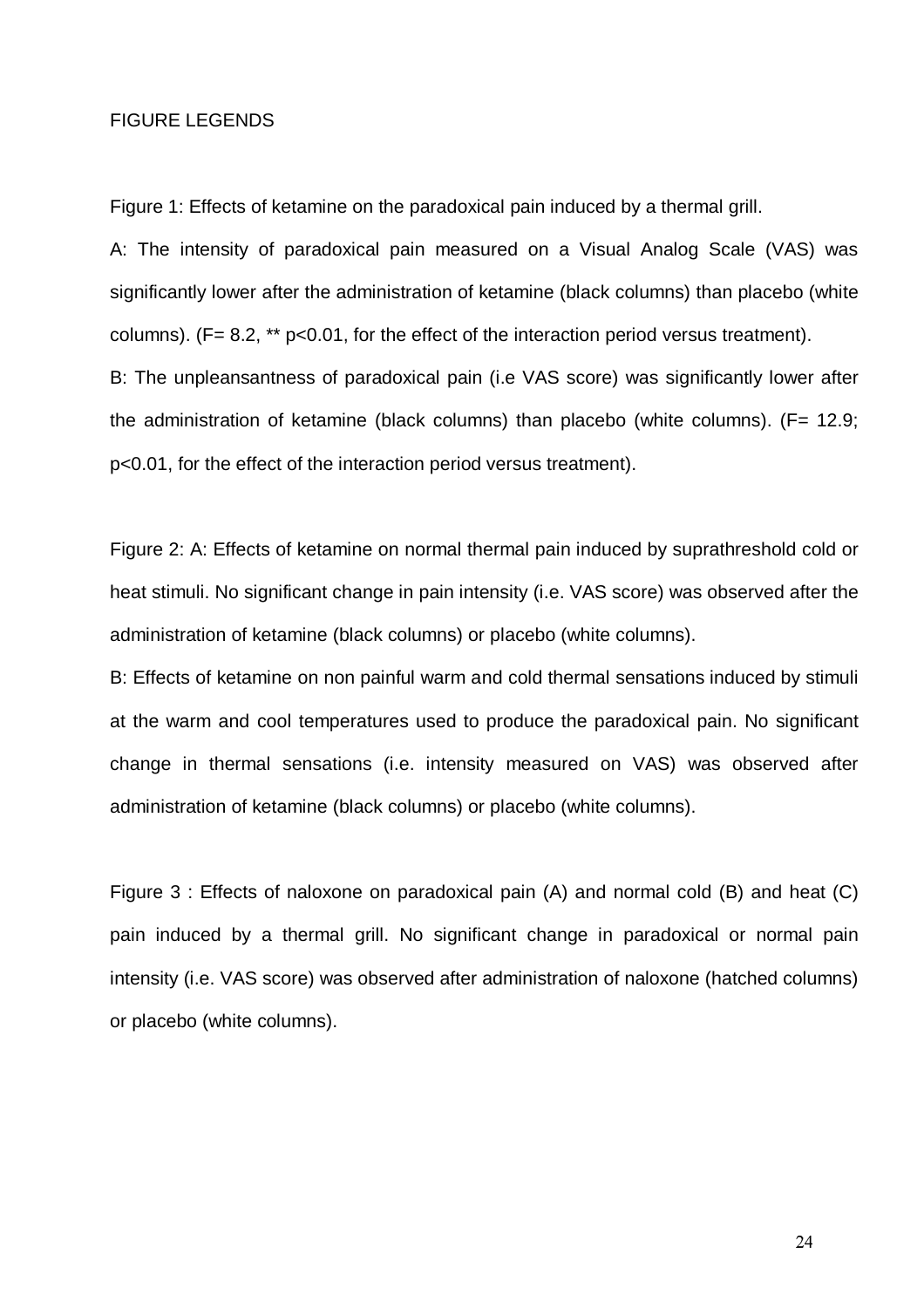

Figure 1 Kern et al.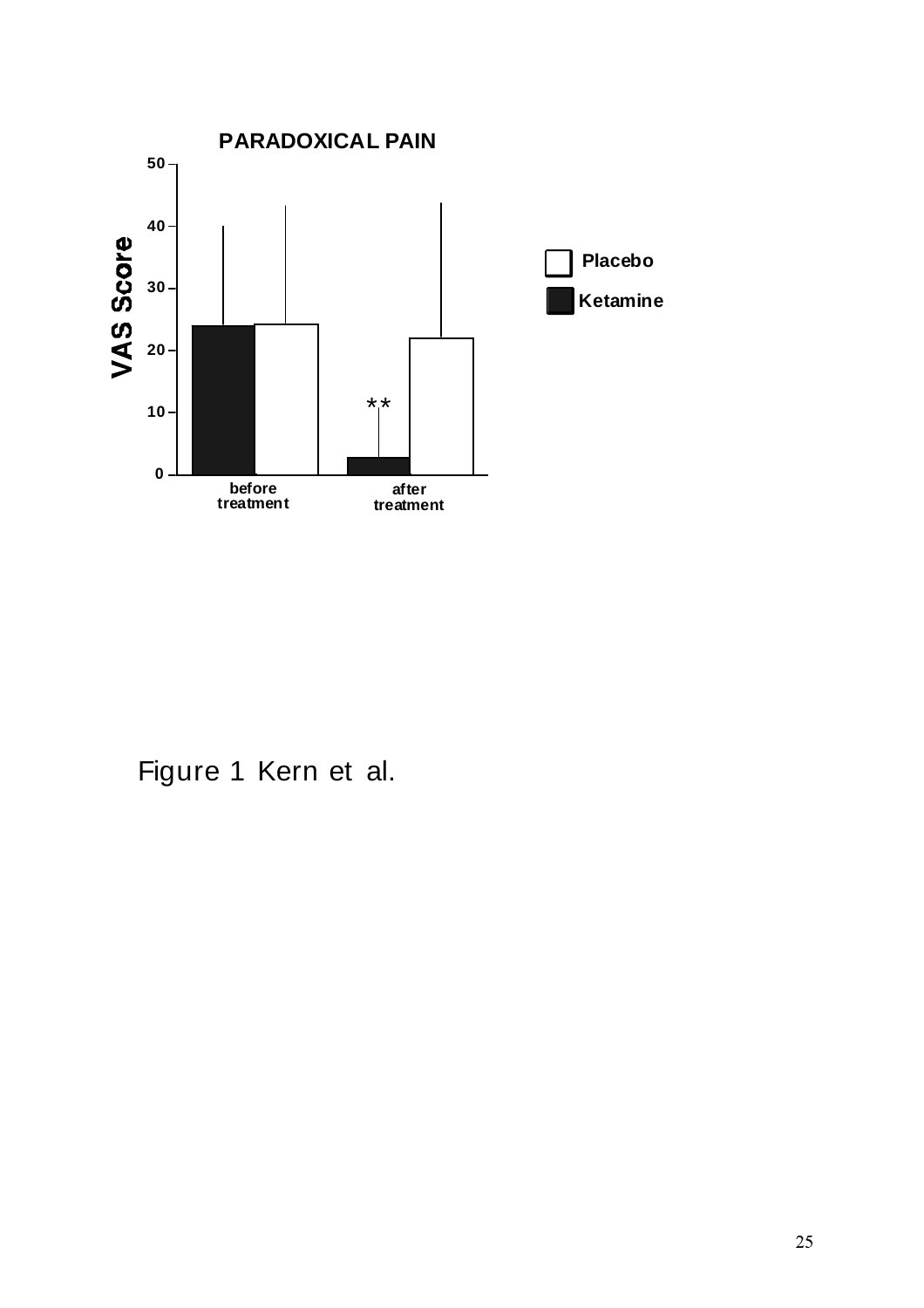

Figure 2 Kern et al.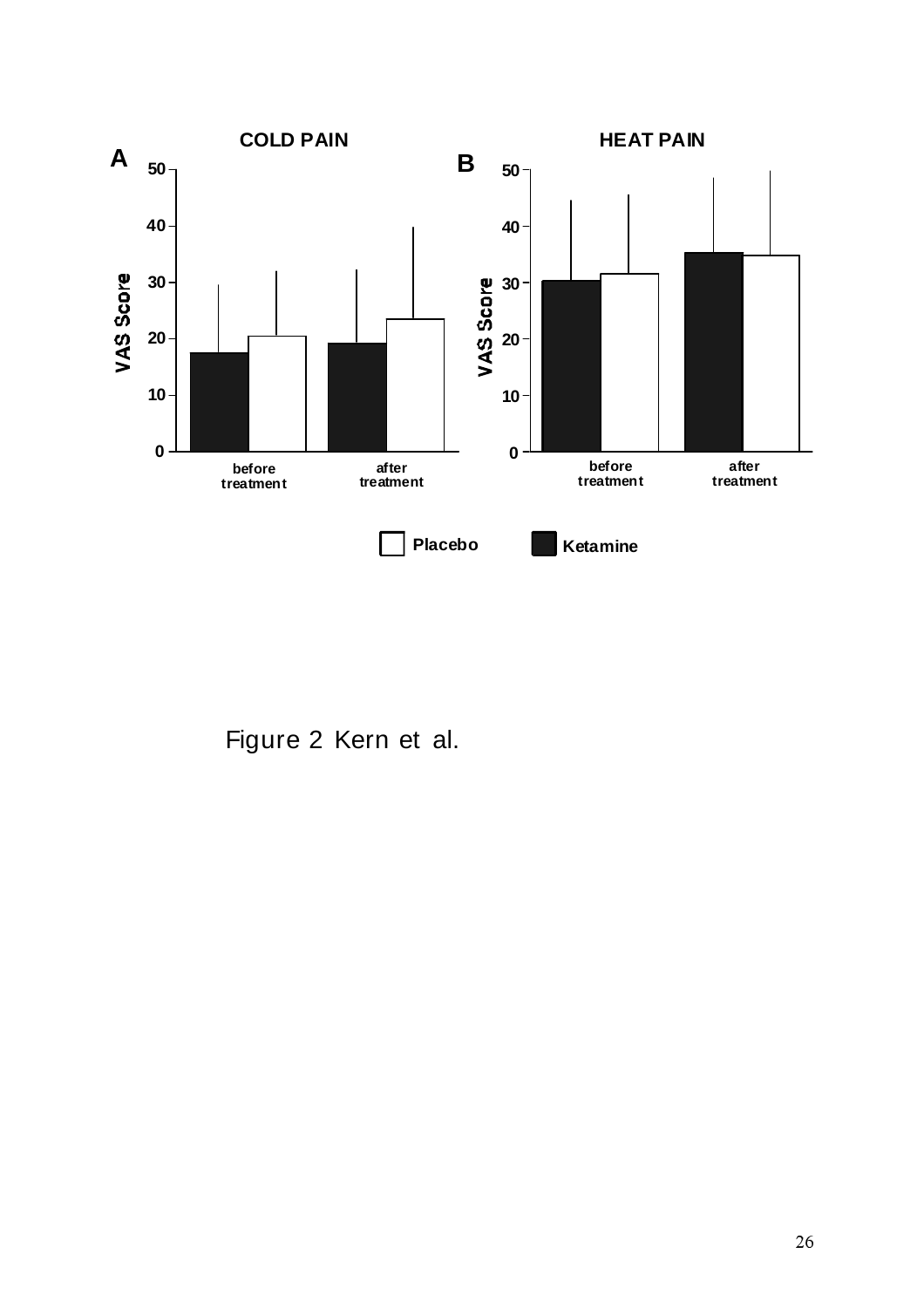

Figure 3 Kern et al.